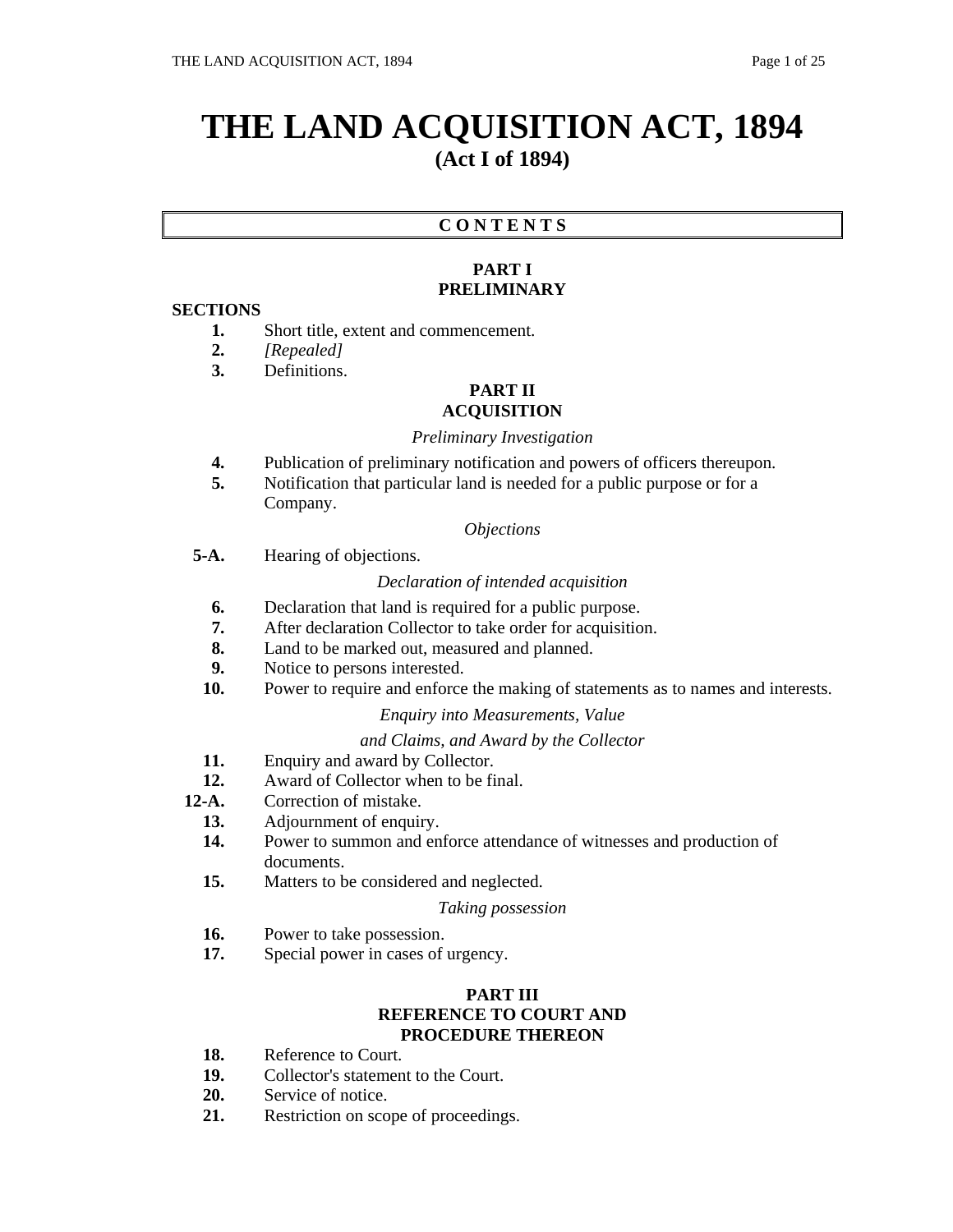- **22.** Proceedings to be in open Court.
- **22-A.** Cross objection.
	- **23.** Matters to be considered in determining compensation.
	- **24.** Matters to be neglected in determining compensation.
	- **25.** Rules as to amount of compensation.
	- **26.** Form of awards.
	- **27.** Costs.
	- **28.** Collector may be directed to pay interest on excess compensation.

## **PART IV**

## **APPORTIONMENT OF COMPENSATION**

- **29.** Particulars of apportionment to be specified.
- **30.** Dispute as to apportionment.

#### **PART V**

## **PAYMENT**

- **31.** Payment of compensation or deposit of same in Court.
- **32.** Investment of money deposited in respect of lands belonging to persons incompetent to alienate.
- **33.** Investment of money deposited in other cases.
- **34.** Payment of interest.

## **PART VI**

## **TEMPORARY OCCUPATION OF LAND**

- **35.** Temporary occupation of waste or arable land. Procedure when difference as to compensation exists.
- **36.** Power to enter and take possession, and compensation on restoration.
- **37.** Difference as to condition of land.

## **PART VII**

## **ACQUISITION OF LAND FOR COMPANIES**

- **38.** Company may be authorised to enter and survey.
- **38-A.** Industrial concern to be deemed Company for certain purposes.
- **39.** Previous consent of Executive District Officer (Revenue) and execution of agreement necessary.
- **40.** Previous enquiry.
- **41.** Agreement with Provincial Government.
- **42.** Publication of agreement.
- **43.** Section 39 to 42 not to apply where Government bound by agreement to provide land for Companies.
- **43-A.** Restrictions on transfer, etc.
	- **44.** How agreement with Railway Company may be proved.

## **PART VIII MISCELLANEOUS**

- **45.** Service of notices.
- **46.** Penalty for obstructing acquisition of land.
- **47.** Magistrate to enforce surrender.
- **48.** Completion of acquisition not compulsory, but compensation to be awarded when not completed.
- **49.** Acquisition of part of house or building.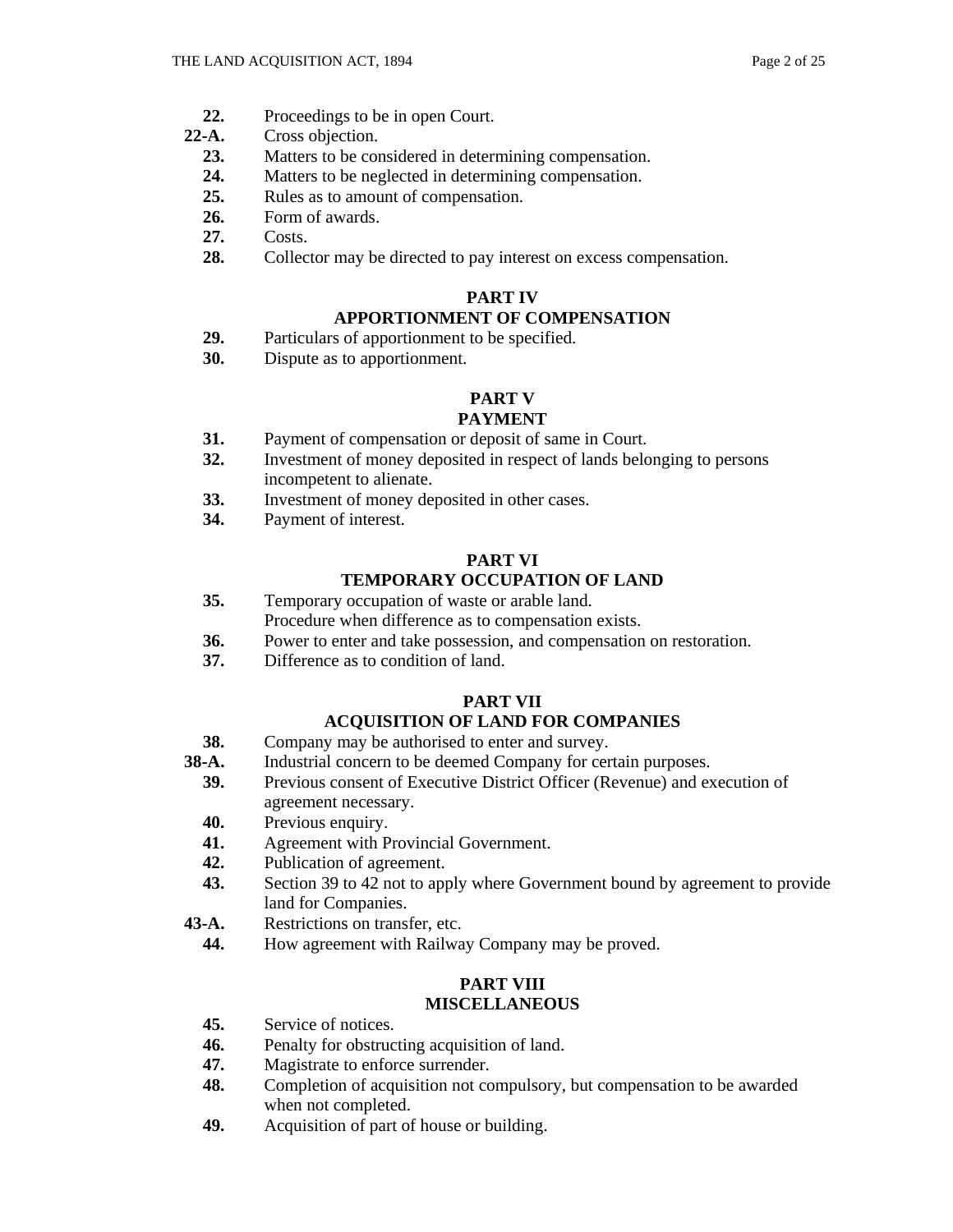- **50.** Acquisition of land at cost of a local authority or Company.
- **51.** Exemption from stamp duty and fees.<br>**52.** Notice in case of suits for anything do
- Notice in case of suits for anything done in pursuance of Act.
- **53.** Code of Civil Procedure to apply to proceedings before Court.
- 54. Appeals in proceedings before Court.<br>55. Power to make rules.
- Power to make rules.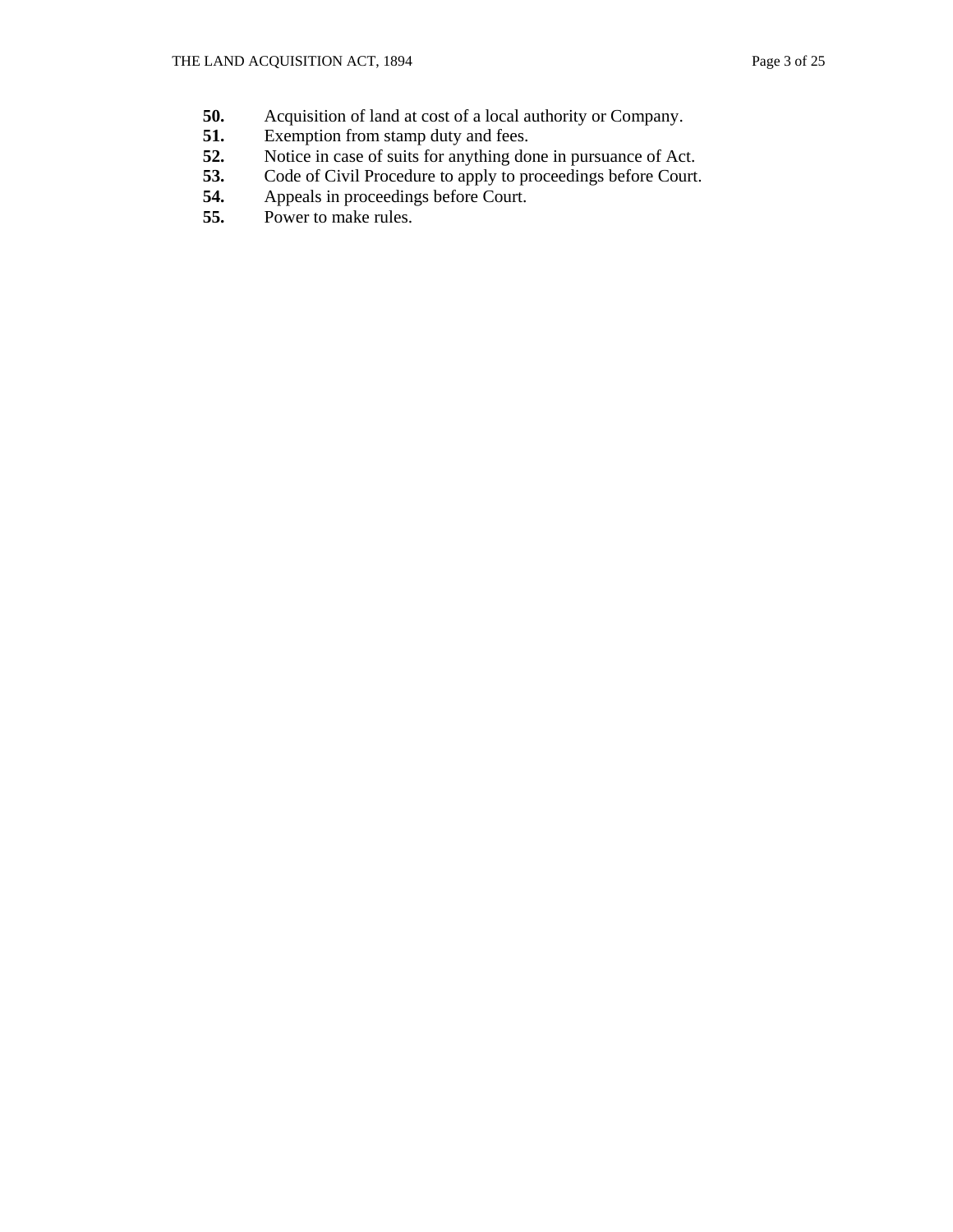## **1 THE LAND ACQUISITION ACT, 1894 (Act I of 1894)**

[2 February, 1894]

An Act to amend the law for the acquisition of land for public purposes and for Companies. WHEREAS it is expedient to amend the law for the acquisition of land needed for public purposes and for Companies and for determining the amount of compensation to be made on account of such acquisition;

It is hereby enacted as follows:-

## **PART I PRELIMINARY**

**1.** Short title, extent and commencement.— (1) This Act may be called the Land Acquisition Act, 1894;

- $\frac{2}{2}$ <sup>2</sup> It extends to the whole of Pakistan]; and
- (3) It shall come into force on the first day of March, 1894.
- $\frac{3}{2}$ [2. **[2. Repeal.-** \*\*\*\*\*]

**3. Definitions.**— In this Act, unless there is something repugnant in the subject or context,-

- (a) the expression "land" includes benefits to arise out of land, and things attached to the earth or permanently fastened to anything attached to the earth;
- (b) the expression "person interested" include all persons claiming an interest in compensation to be made on account of the acquisition of land under this Act; and a person shall be deemed to be interested in land if he is interested in an easement affecting the land;
- (c) the expression "Collector" means the Collector of a district, and includes a **<sup>4</sup>** [District Officer (Revenue)] and any officer specially appointed by the  $\frac{5}{2}$ [Board of Revenue or <sup>6</sup> [Executive District Officer (Revenue)]] to perform the functions of a Collector under this Act:
	- $\frac{7}{2}$  (d) the expression "Court" means a principal Civil Court of original jurisdiction, and includes the Court of any Additional District Judge and any Civil Judge whom the Provincial Government may appoint, by name or by virtue of his office, to perform concurrently with any such principal Civil Court, all or any of the functions of the Court under this Act, within any specified area; provided that in the case of a Civil Judge such functions shall be exercised only up to the limits of his pecuniary jurisdiction];
- (e) the expression "Company" means a Company registered under the **<sup>8</sup>** [Companies Ordinance, 1984], or under the (English) Companies Acts, 1862 to 1890, or incorporated by an Act of Parliament  $^{2}$  [of the United Kingdom] or  $^{10}$  [by a Pakistan law], or by Royal Charter or Letters Patent  $\frac{11}{2}$ [and includes a society registered under the Societies Registration Act, 1860, and a Registered Society within the meaning of the Co-operative Societies Act,  $1912<sup>12</sup>$ ]:
	- (f) the expression "public purpose" includes the provision of village-sites in districts in which the  $\frac{13}{2}$ [Provincial Government] shall have declared by notification in the official Gazette that it is customary for the Government to make such provision: and
	- (g) the following persons shall be deemed persons "entitled to act" as and to the extent hereinafter provided (that is to say)—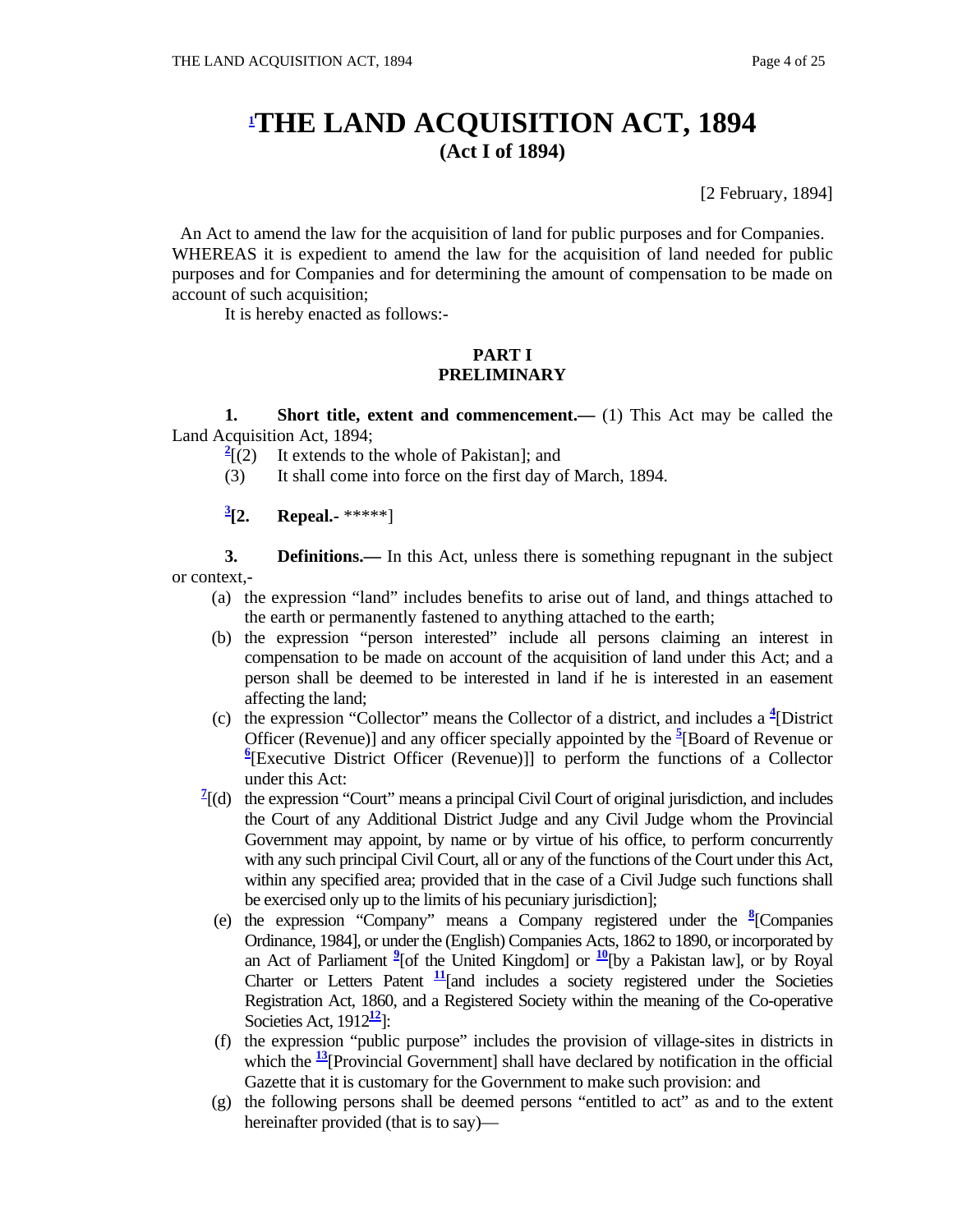trustees for other persons beneficially interested shall be deemed the persons entitled to act with reference to any such case, and that to the same extent as the persons beneficially interested could have acted if free from disability;

 a married woman, in cases to which the English law is applicable, shall be deemed the person so entitled to act, and whether of full age or not, to the same extent as if she were unmarried and of full age; and

 the guardians of minors and the committees or managers of lunatics or idiots shall be deemed respectively the persons so entitled to act, to the same extent as the minors, lunatics or idiots themselves, if free from disability, could have acted: Provided that—

- (i) no person shall be deemed "entitled to act" whose interest in the subjectmatter shall be shown to the satisfaction of the Collector or Court to be adverse to the interest of the person interested for whom he would otherwise be entitled to act;
- (ii) in every such case the person interested may appear by a next friend or, in default of his appearance by a next friend, the Collector or Court, as the case may be, shall appoint a guardian for the case to act on his behalf in the conduct thereof;
- (iii) the provisions of Chapter XXXI of the  $\frac{14}{4}$ Code of Civil Procedure shall, *mutatis mutandis,* apply in the case of persons interest appearing before a Collector or Court by a next friend, or by a guardian for the case, in proceedings under this Act; and
- (iv) no person "entitled to act" shall be competent to receive the compensation-money payable to the person for whom he is entitled to act unless he would have been competent to alienate the land and receive and give a good discharge for the purchase-money on a voluntary sale.

## **PART II**

## **ACQUISITION**

#### *Preliminary Investigation*

 **4. Publication of preliminary notification and powers of officers thereupon.—**  $\frac{15}{2}$ **[(1) Whenever it appears to the Collector of the District that land in any** locality is needed or is likely to be needed for any public purpose or for a Company, a notification to that effect shall be published in the official Gazette, and the Collector shall cause public notice of the substance of such notification to be given at convenient places in the said locality].

 (2) Thereupon it shall be lawful for any officer, either generally or specially authorised by  $\frac{16}{6}$  [the Collector of the District] in this behalf, and for his servants and workmen,—

to enter upon and survey and take levels of any land in such locality;

to dig or bore into the subsoil;

 to do all other acts necessary to ascertain whether the land is adapted for such purpose;

 to set out the boundaries of the land proposed to be taken and the intended line of the work (if any) proposed to be made thereon;

to mark such levels, boundaries and lines by placing marks and cutting trenches; and,

 where otherwise the survey cannot be completed and the levels taken and the boundaries and lines marked, to cut down and clear away any part of any standing crop, fence or jungle: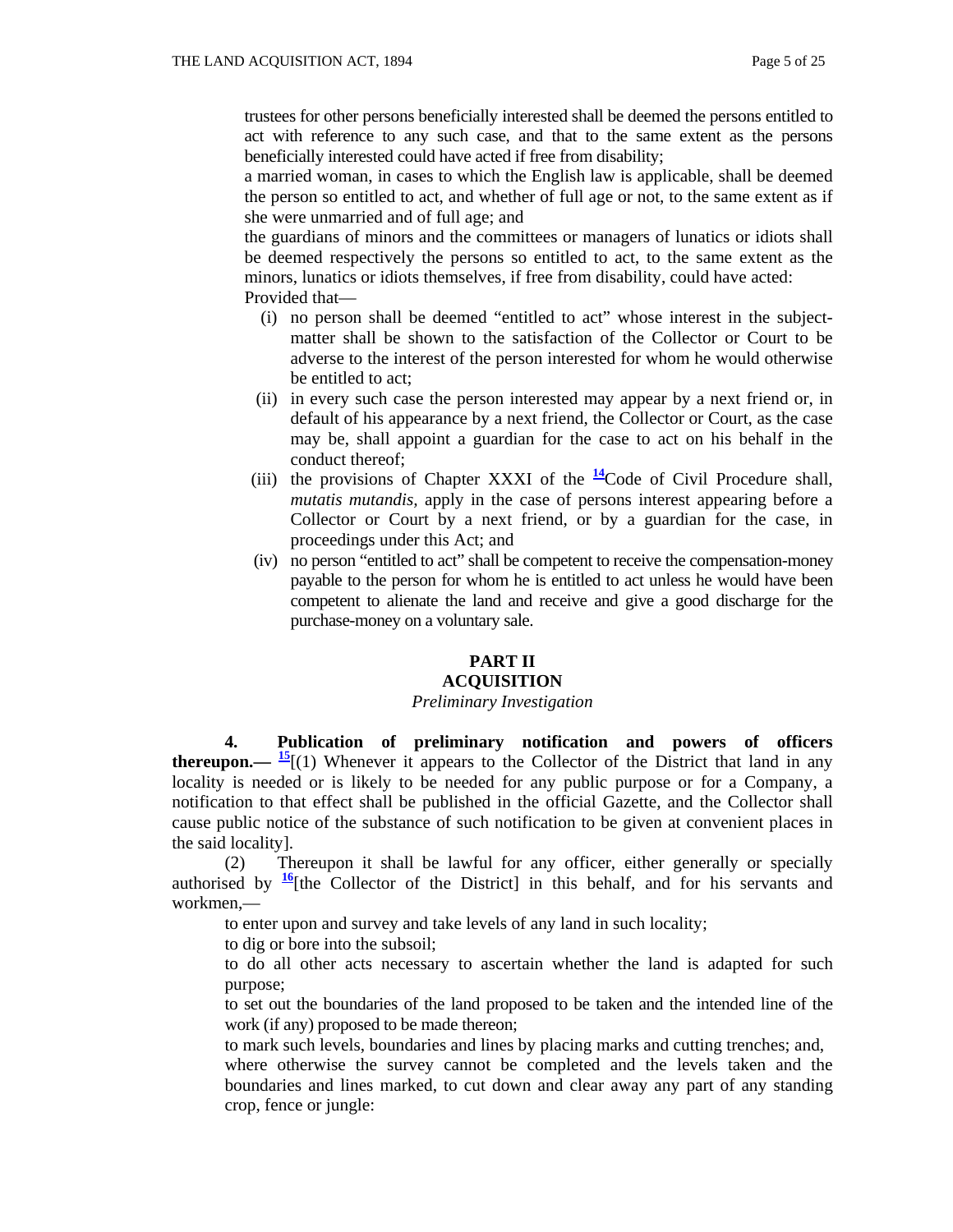Provided that no person shall enter into any building or upon any enclosed court or garden attached to a dwelling-house (unless with the consent of the occupier thereof) without previously giving such occupier at least seven days' notice in writing of his intention to do so.

 $\frac{17}{17}$  (3) The officer so authorised shall at the time of such entry pay or tender payment for all necessary damage to be done as aforesaid, and, in case of dispute as to the sufficiency of the amount so paid or tendered, he shall at once refer the dispute to the decision of the Collector or other Chief Revenue-Officer of the District, and such decision shall be final].

**18[5. Notification that particular land is needed for a public purpose or for a Company.**— Where land is to be acquired for a public purpose, the  $\frac{19}{2}$ [Executive District Officer (Revenue)], and where land is to be acquired for a Company, the Provincial Government, is satisfied, after considering the result of the survey, if any, made under sub-section (2) of section 4, or if no survey is necessary, at any time, that any particular land included in a locality notified under sub-section (1) of section 4 is needed for a public purpose or a Company, as the case may be, a notification to that effect shall be published in the official Gazette, stating the District or other territorial division in which the land is situate, the purpose for which it is needed, its approximate area and situation, and where a plan has been made of the land, the place where such plan may be inspected, and the Collector shall cause public notice to be given of the substance of the notification at convenient places on or near the land to be acquired].

## **<sup>20</sup>***[Objections]*

 **5-A. Hearing of objections.—** (1) Any person interested in any land which has been notified under section 5 as being needed for a public purpose or for a Company may, within thirty days after the issue of the notification, object to the acquisition of the land or of any land in the locality, as the case may be.

 (2) Every objection under sub-section (1) shall be made to the Collector in writing, and the Collector shall give the objector an opportunity of being heard either in person or by pleader and shall, after hearing all such objections and after making such further inquiry, if any, as he thinks necessary, submit the case for the decision of the **<sup>21</sup>**[Executive District Officer (Revenue)] together with the record of the proceedings held by him and a report containing his recommendations on the objections. The decision of the **<sup>22</sup>**[Executive District Officer (Revenue)] on the objections shall be final.

 (3) Where land is needed for a Company, the Collector shall, after making such enquiries as he deems necessary, also make his recommendations to the  $\frac{23}{12}$ [Executive District Officer (Revenue)] with regard to the area that in his opinion is reasonable for the purpose.

 (4) For the purpose of this section, a person shall be deemed to be interested in land who would be entitled to claim an interest in compensation if the land were acquired under this Act.]

#### *Declaration of intended acquisition*

 **6. Declaration that land is required for a public purpose.—** (1) Subject, to the provisions of Part VII of this Act,  $\frac{24}{9}$ [when the  $\frac{25}{9}$ [Executive District Officer (Revenue)] is satisfied, after considering the report, if any, made under section 5-A, sub-section (2)], that any particular land is needed for a public purpose, or for a Company, a declaration shall be made to that effect under the signature of **<sup>26</sup>**[Executive District Officer (Revenue)] or of some officer duly authorised to certify **<sup>27</sup>**[such] order:

 Provided that no such declaration shall be made unless the compensation to be awarded for such property is to be paid by a Company, or wholly or partly out of public revenues or some fund controlled or managed by a local authority.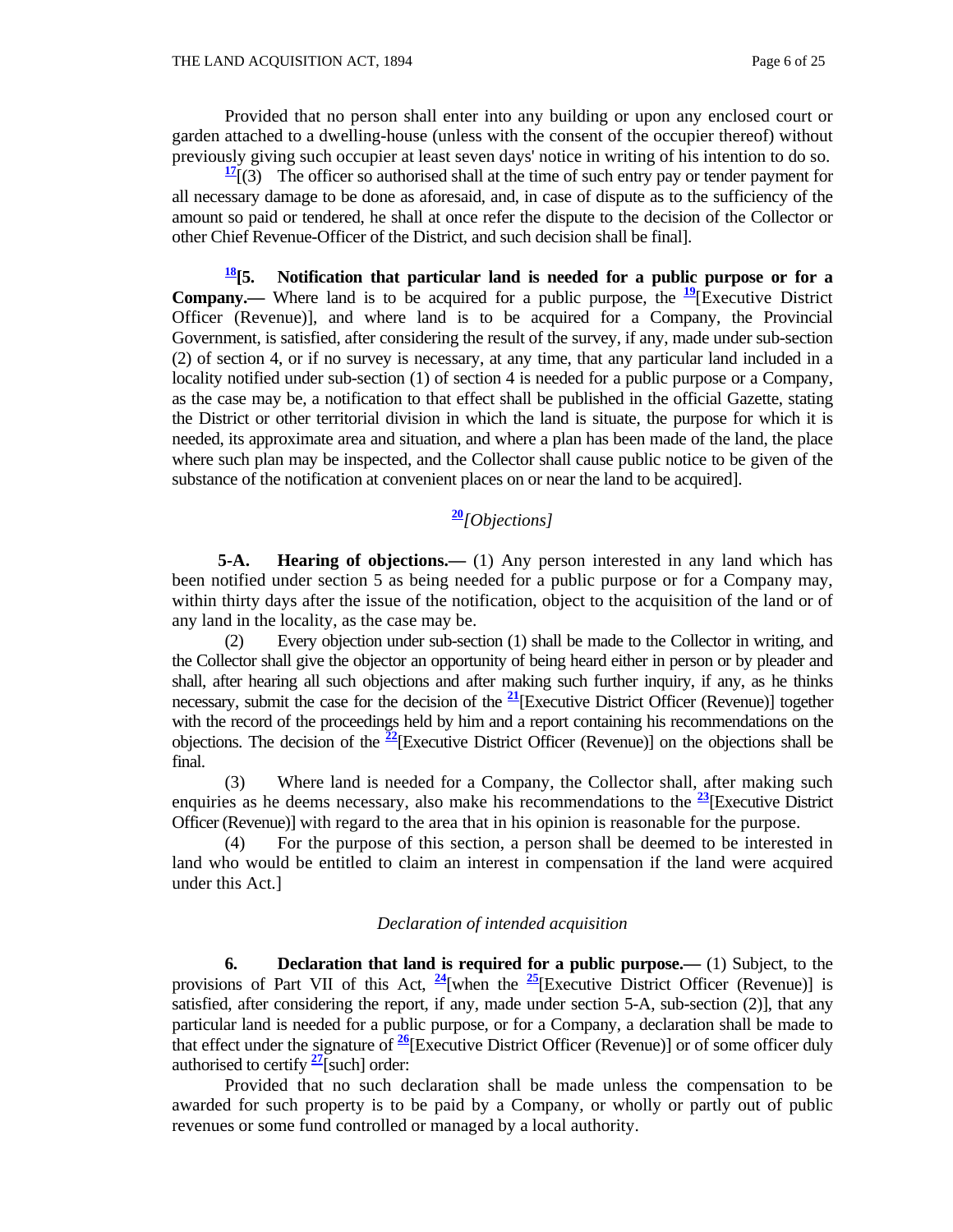(2) The declaration shall be published in the official Gazette, and shall state the district or other territorial division in which the land is situate, the purpose for which it is needed, its approximate area, and, where a plan shall have been made of the land, the place where such plan may be inspected.

 (3) The said declaration shall be conclusive evidence that the land is needed for a public purpose or for a Company, as the case may be; and, after making such declaration, the **<sup>28</sup>**[Executive District Officer (Revenue)] may acquire the land in manner hereinafter appearing.

 $\frac{29}{2}$ [(4) When the area in respect of which the said declaration is made is less than the area previously notified under sub-section (1) of section 4, such previous notification, so far as it relates to the excess area, shall be deemed to have been superseded by the said declaration].

 **7. After declaration Collector to take order for acquisition.—** Whenever any land shall have been so declared to be needed for a public purpose or for a Company, the **<sup>30</sup>**[Executive District Officer (Revenue)], or some officer authorised by the **<sup>31</sup>**[Executive District Officer (Revenue)] in this behalf, shall direct the Collector to take order for the acquisition of the land.

 **8. Land to be marked out, measured and planned.—** The Collector shall thereupon cause the land (unless it has been already marked out under section 4) to be marked out. He shall also cause it to be measured, and if no plan has been made thereof, a plan to be made of the same.

**9.** Notice to persons interested.— (1) The Collector shall then cause public notice to be given at convenient places on or near the land to be taken, stating that the Government intends to take possession of the land, and that claims to compensation for all interests in such land may be made to him.

 (2) Such notice shall state the particulars of the land so needed, and shall require all persons interested in the land to appear personally or by agent before the Collector at a time and place therein mentioned (such time not being earlier than fifteen days after the date of publication of the notice), and to state the nature of their respective interests in the land and the amount and particulars of their claims to compensation for such interests and their objections (if any) to the measurements made under section 8. The Collector may in any case require such statement to be made in writing and signed by the party or his agent.

 (3) The Collector shall also serve notice to the same effect on the occupier (if any) of such land and on all such persons known or believed to be interested therein, or to be entitled to act for persons so interested, as reside or have agents authorised to receive service on their behalf, within the revenue district in which the land is situate.

 (4) In case any person so interested resides elsewhere, and has no such agent, the notice shall be sent to him by post in a letter addressed to him at his last known residence, address or place of business and registered under Part III of the **<sup>32</sup>**Indian Post Office Act, 1866.

 $\frac{33}{2}$ [(5) The Collector shall also serve notice of the enquiry to be held under section 11 (such notice not being less than fifteen days prior to the date fixed under sub-section (2) for determination of claims and objections) on the Department of Government, local authority or Company, as the case may be, for which land is being acquired, and require it to depute a duly authorised representative to attend the enquiry on its behalf for the purpose of making objections (if any) to the measurement of the land, claims to any interest in the land or the amount of any compensation. Such authorised representative shall be a party to the proceedings].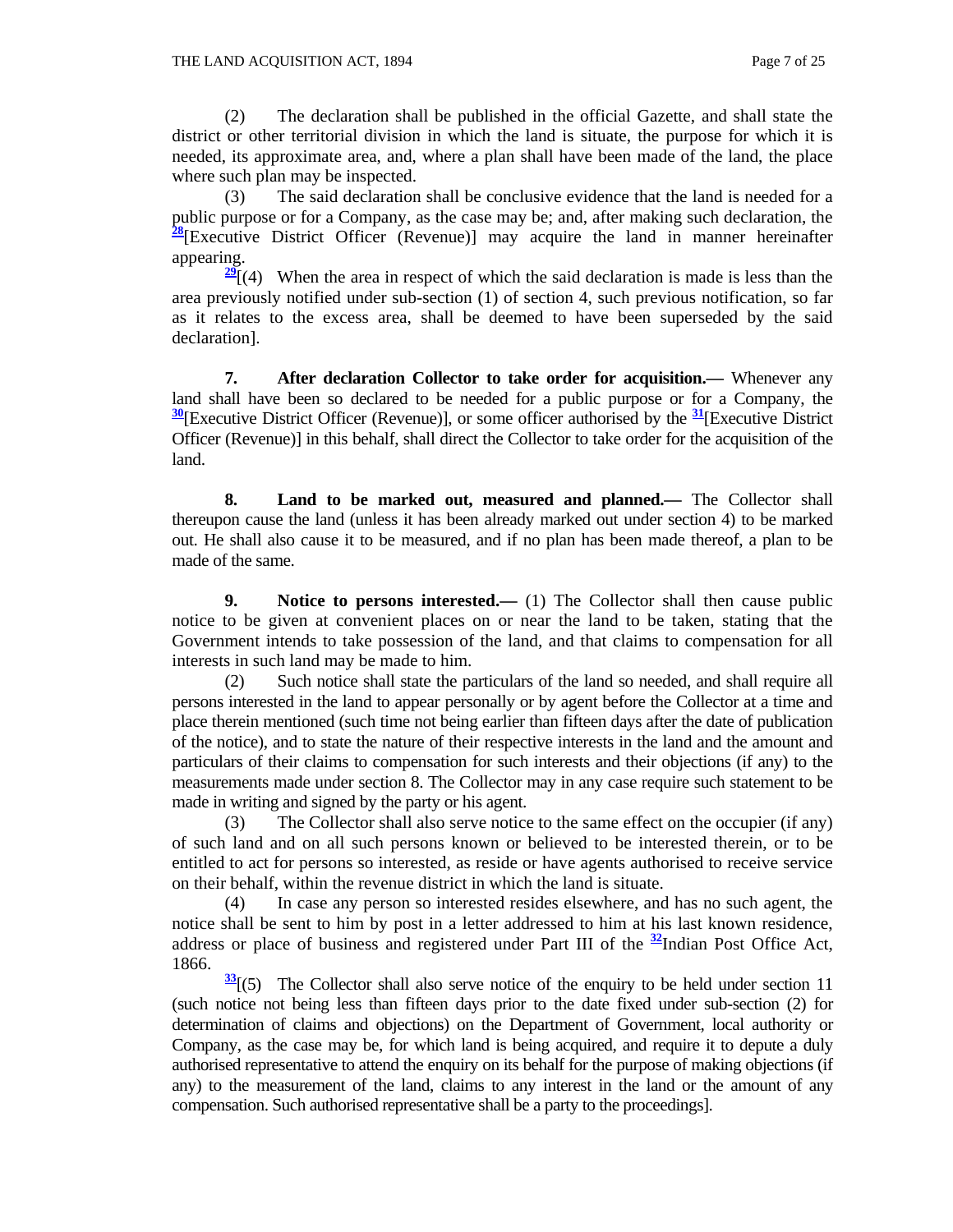**10. Power to require and enforce the making of statements as to names and interests.**—(1) The Collector may also require any such person to make or deliver to him, at a time and place mentioned (such time not being earlier than fifteen days after the date of the requisition), a statement containing, so far as may be practicable, the name of every other person possessing any interest in the land or any part thereof as co-proprietor, sub-proprietor, mortgagee, tenant or otherwise, and of the nature of such interest, and of the rents and profits (if any) received or recoverable on account thereof for three years next preceding the date of the statement.

 (2) Every person required to make or deliver a statement under this section or section 9 shall be deemed to be legally bound to do so within the meaning of sections 175 and 176 of the Pakistan Penal Code.**<sup>34</sup>**

> *Enquiry into Measurements, Value and Claims and Award by the Collector.*

 **11. Enquiry and award by Collector.—** On the day so fixed, or on any other day to which the enquiry has been adjourned, the Collector shall proceed to enquire into the objections (if any) which any person interested **<sup>35</sup>**[and a Department of Government, a local authority, or a Company, as the case may be], has stated pursuant to a notice given under section 9 to the measurements made under section 8, and into the value of the land  $\frac{36}{ }$  [at the date of the publication of the notification under section 4, sub-section (1)], and into the respective interests of the persons claiming the compensation and shall make an award under his hand of—

- (i) the true area of the land;
- (ii) the compensation which in his opinion should be allowed for the land; and
- (iii) the apportionment of the said compensation among all the persons known or believed to be interested in the land, of whom, or of whose claims, he has information, whether or not they have respectively appeared before him.

**12.** Award of Collector when to be final.— (1) Such award shall be filed in the Collector's office and shall, except as hereinafter provided, be final and conclusive evidence, as between the Collector and the persons interested, whether they have respectively appeared before the Collector or not, of the true area and value of the land, and the apportionment of the compensation among the persons interested.

 (2) The Collector shall give immediate notice of his award to such of the persons interested as are not present personally or by their representatives when the award is made.

**37[12-A. Correction of mistake.—** Any clerical or arithmetical mistake in the award arising therein from any accidental slip or omission may, at any time, be corrected by the Collector either of his own motion or on the application of any of the parties].

**13. Adjournment of enquiry.**— The collector may, for any cause he thinks fit, from time to time, adjourn the enquiry to a day to be fixed by him.

 **14. Power to summon and enforce attendance of witnesses and production of documents.—** For the purpose of enquiries under this Act the Collector shall have power to summon and enforce the attendance of witnesses, including the parties interested or any of them, and to compel the production of documents by the same means, and (so far as may be) in the same manner, as is provided in the case of a Civil Court, under the **<sup>38</sup>**Code of Civil Procedure.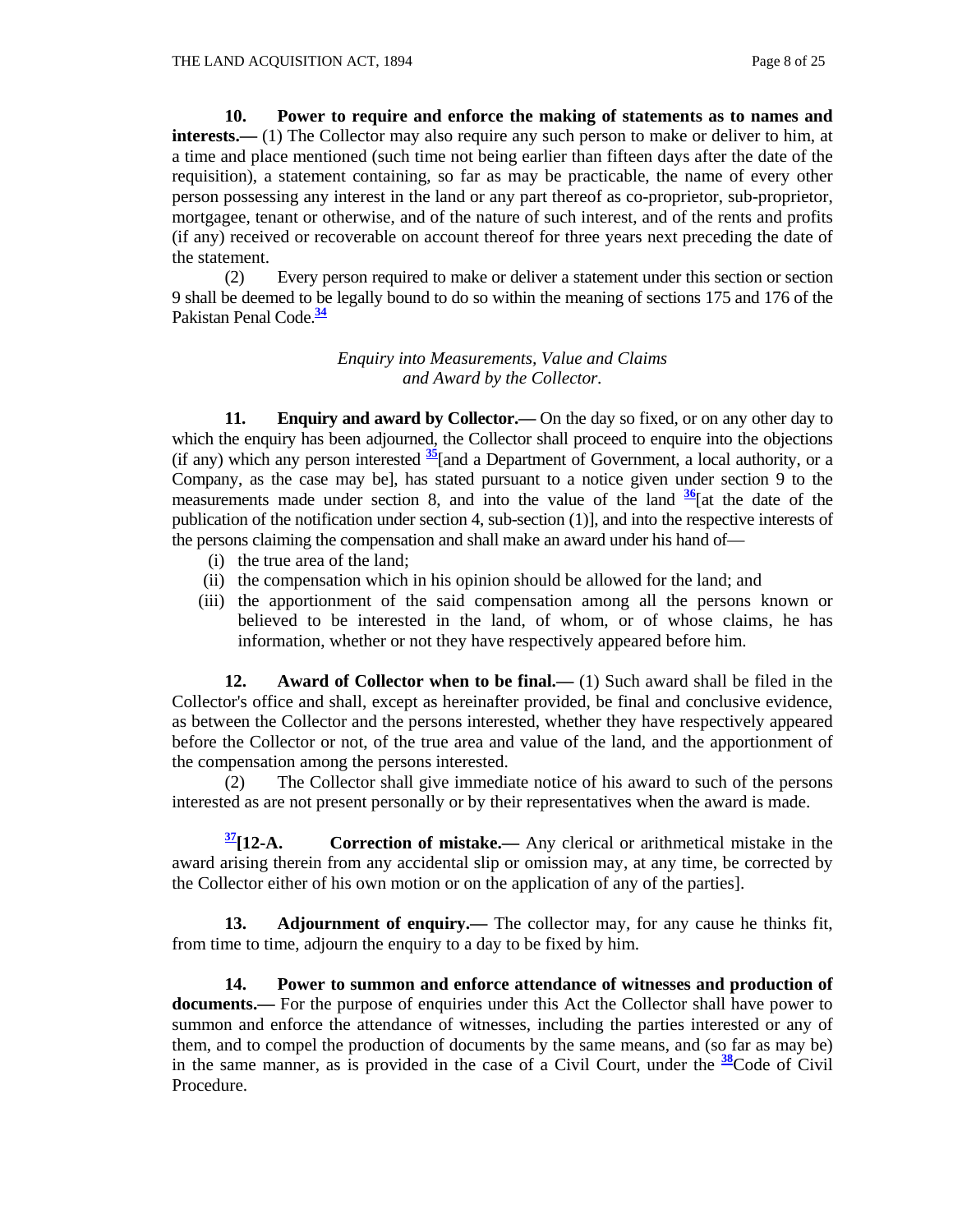**15.** Matters to be considered and neglected.— In determining the amount of compensation the Collector shall be guided by the provisions contained in sections 23 and 24.

#### *Taking possession*

**16.** Power to take possession.— When the Collector has made an award under section 11, he may,  $\frac{39}{2}$ [subject to the provision of section 31], take possession of the land, which shall thereupon  $\frac{40}{1}$  [vest absolutely in the  $\frac{41}{1}$  [Government]] free from all encumbrances.

 $\frac{42}{17}$ **. Special power in cases of urgency.—** (1) In cases of urgency, whenever the **<sup>43</sup>**[Executive District Officer (Revenue)] so directs, the Collector, though no such award has been made, may, on the expiration of fifteen days from publication of the notice mentioned in sub-section (1) of section 9, take possession of any land needed for public purposes or for a Company. Such land shall thereupon vest absolutely in the Government, free from all encumbrances:

 Provided that the **<sup>44</sup>**[Executive District Officer (Revenue)] shall not issue any direction to the Collector under this sub-section unless the Department of Government, the local authority, or Company, as the case may be, for which the land is being acquired, has first deposited the estimated cost of acquisition of such land as determined by the Collector of the district, keeping in view the provisions of sections 23 and 24.

 (2) Whenever, owing to any sudden change in the channel of any navigable river or other unforeseen emergency, it becomes necessary for any Railway Administration to acquire the immediate possession of any land for the maintenance of their traffic or for the purpose of making thereon a river-side or *ghat* station, or of providing convenient connection with or access to any such station, or whenever owing to a similar emergency it becomes necessary for the **<sup>45</sup>**[Executive District Officer (Revenue)] to acquire the immediate possession of any land for the purposes of maintaining traffic over a public road, the Collector may, immediately after the publication of the notice mentioned in sub-section (1) and with the previous sanction of the **<sup>46</sup>**[Executive District Officer (Revenue)], enter upon and take possession of such land, which shall thereupon vest absolutely in the Government free from all encumbrances:

 Provided that the Collector shall not take possession of any building or part of a building under this sub-section without giving to the occupier thereof at least forty-eight hours' notice of his intention so to do, or such longer notice as may be reasonably sufficient to enable such occupier to remove his movable property from such building without unnecessary inconvenience.

 (3) In every case under either of the preceding sub-sections the Collector shall at the time of taking possession offer to the persons interested compensation for the standing crops and trees (if any) on such land and for any other damage sustained by them caused by such sudden dispossession and not excepted in section 24; and, in case such offer is not accepted, the value of such crops and trees and the amount of such other damage shall be allowed for in awarding compensation for the land under the provisions herein contained.

 (4) In cases where in the opinion of the **<sup>47</sup>**[Executive District Officer (Revenue)], the provisions of sub-section (1) or sub-section (2) are applicable, the  $\frac{48}{3}$ [Executive District Officer (Revenue)] may direct that the provisions of sections 5 and 5-A shall not apply, and, if he does so direct, a declaration may be made under section 6 in respect of the land at any time after the publication of the notification under sub-section (1) of section 4].

#### **PART III REFERENCE TO COURT AND PROCEDURE THEREON**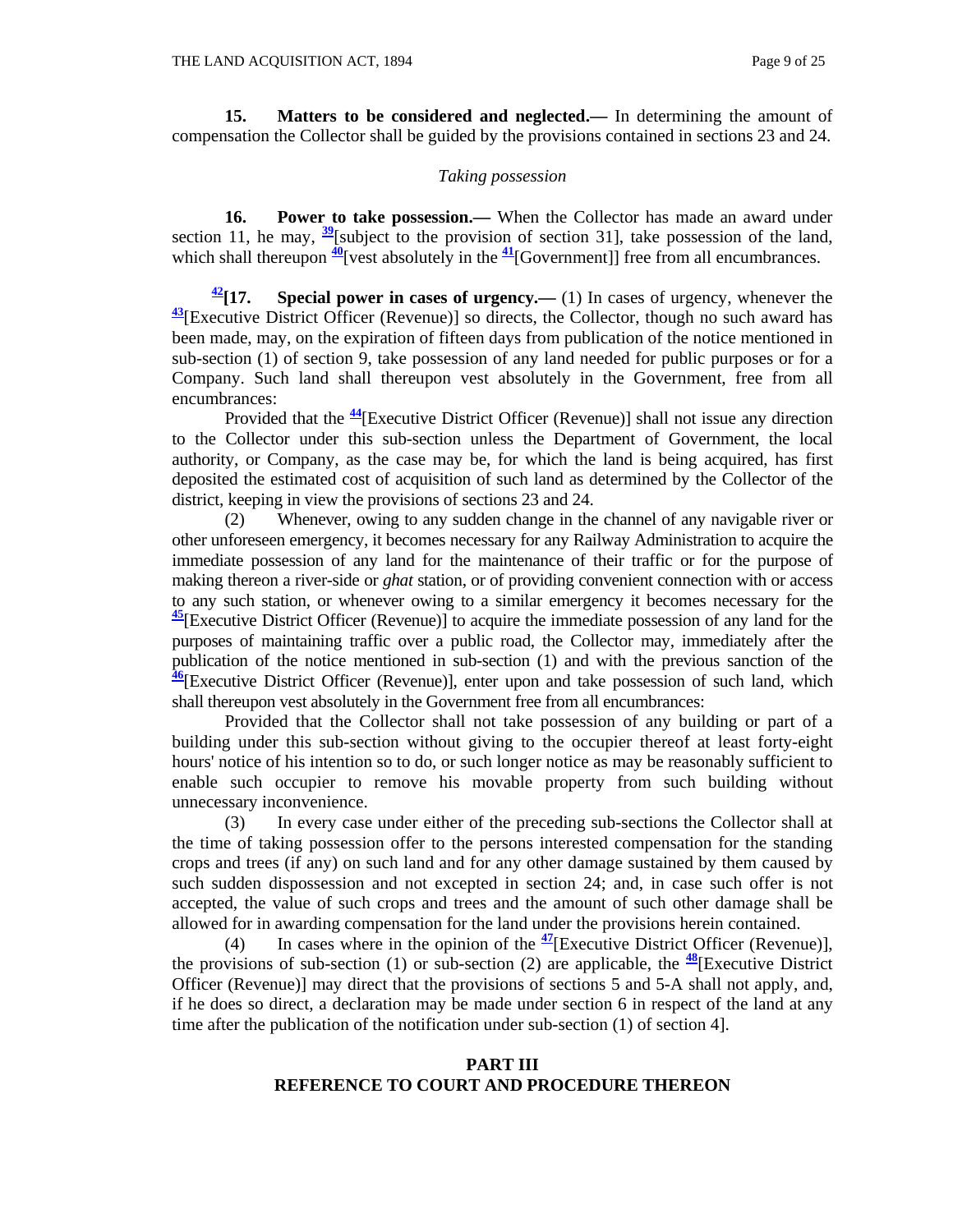**18. Reference to Court.—** (1) Any person interested who has not accepted the award may, by written application to the Collector, require that the matter be referred by the Collector for the determination of the Court, whether his objection be to the measurement of the land, the amount of the compensation, the person to whom it is payable, or the apportionment of the compensation among the persons interested.

 (2) The application shall state the grounds on which objection to the award is taken:

Provided that every such application shall be made,—

- (a) if the person making it was present or represented before the Collector at the time when he made his award, within six weeks from the date of the Collector's award;
- (b) in other cases, within six weeks of the receipt of the notice from the Collector under section 12, sub-section (2) or within six months from the date of the Collector's award, whichever period shall first expire.

**<sup>49</sup>**[(3) Notwithstanding anything to the contrary contained in section 21, the Provincial Government may, if it has not accepted the award, refer the matter to the Court within a period of six months from the date of announcement of the award; provided that the Court shall not entertain the reference unless in its opinion there is a *prima facie* case for inquiry into and determination of the objection against the award].

**19.** Collector's statement to the Court.—(1) In making the reference, the Collector shall state for the information of the Court, in writing under his hand,—

- (a) the situation and extent of the land, with particulars of any trees, building or standing crops thereon;
- (b) the names of the persons whom he has reason to think interested in such land;
- (c) the amount awarded for damages and paid or tendered under section 5 and 17, or either of them and the amount of compensation awarded under section 11; and
- (d) if the objection be to the amount of the compensation, ground on which the amount of compensation was determined.

 (2) To the said statement shall be attached a schedule giving the particulars of the notices served upon, and of the statements in writing made or delivered by the parties interested respectively.

 **20. Service of notice.—** The Court shall thereupon cause a notice specifying the day on which the Court will proceed to determine the objection, and directing their appearance before the court on that day, to be served on the following persons, namely:-

- (a) the applicant;
- (b) all persons interested in the objection, except such (if any) of them as have consented without protest to receive payment of the compensation awarded; and
- (c) if the objection is in regard to the area of the land or to the amount of the compensation, the Collector, **<sup>50</sup>**[and the Department of Government, local authority or Company, as the case may be, for which land is being acquired].

 **21. Restriction on scope of proceedings.—** The scope of the inquiry in every such proceeding shall be restricted to a consideration of the interests of the persons affected by the objection.

**22. Proceedings to be in open Court.—** Every such proceeding shall take place in open Court, and all persons entitled to practice in any Civil Court in the province shall be entitled to appear, plead and act (as the case may be) in such proceeding.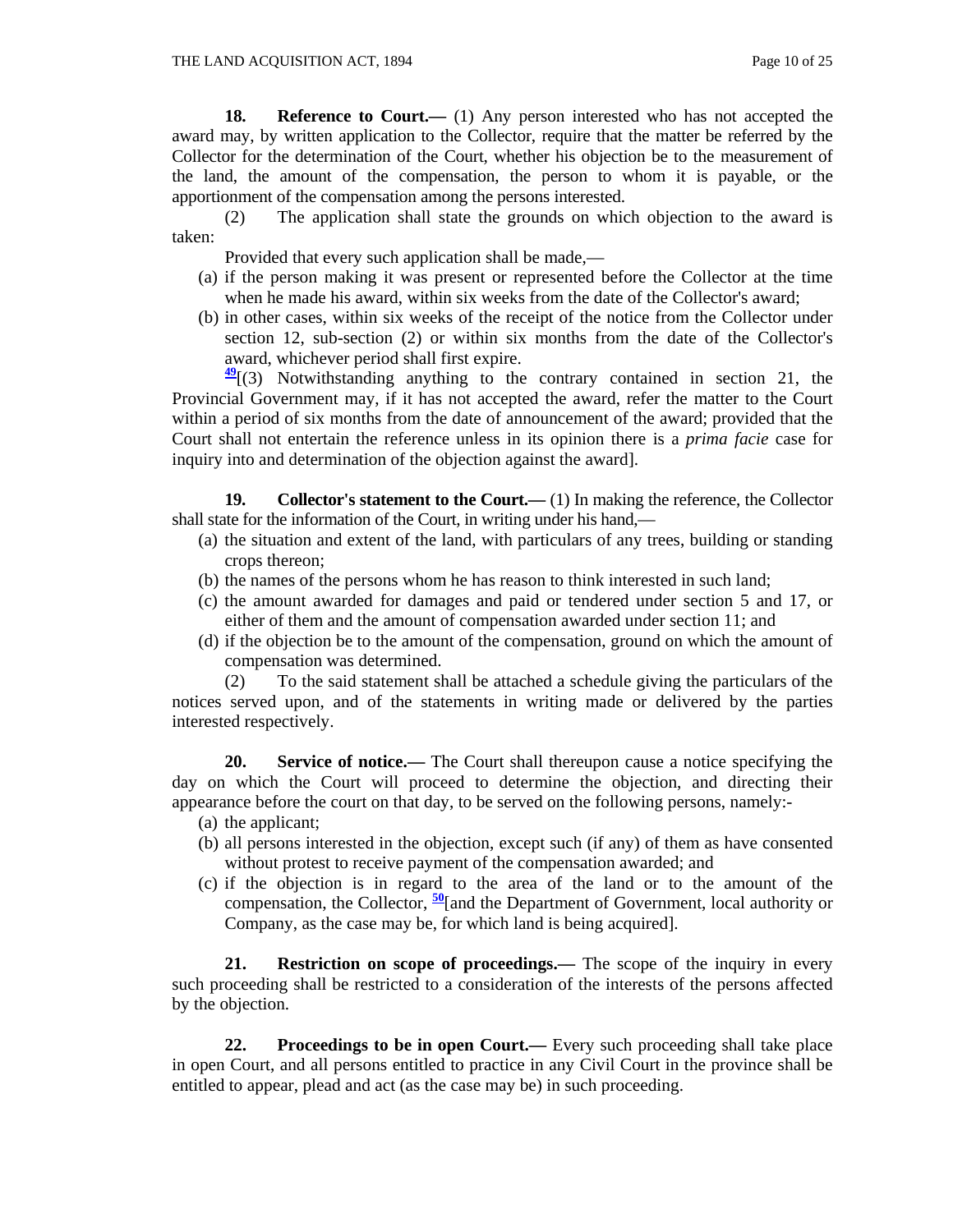**51[22-A. Cross objection.—** The Provincial Government, or a local authority or a Company for which land is being acquired, may lodge a cross objection to the objection made by any person interested and the Court may reduce the amount awarded by the Collector if it considers it just and proper].

 **23. Matters to be considered in determining compensation.—** (1) In determining the amount of compensation to be awarded for land acquired under this Act, the Court shall take into consideration—

*first,* the market-value of the land at the date of the publication of the  $\frac{52}{2}$ [notification under section 4, sub-section  $(1)$ ].

**<sup>53</sup>**[*Explanation*— For the purpose of determining the market-value, the Court shall take into account transfer of land similarly situated and in similar use. The potential-value of the land to be acquired if put to a different use shall only be taken into consideration if it is proved that land similarly situated and previously in similar use has, before the date of the notification under sub-section (1) of section 4, been transferred with a view to being put to the use relied upon as affecting the potential value of the land to be acquired:

Provided that—

- (i) if the market-value has been increased in consequence of the land being put to a use which is unlawful or contrary to public policy that use shall be disregarded and the market-value shall be deemed to be the market-value of the land if it were put to ordinary use; and
- (ii) if the market-value of any building has been increased in consequence of the building being so overcrowded as to be dangerous to the health of the inmates, such overcrowding shall be disregarded and the market-value shall be deemed to be the market-value of the building if occupied by such number of persons only as can be accommodated in it without risk of danger to health from overcrowding].

 *secondly,* the damage sustained by the person interested, by reason of the taking of any standing crops or trees which may be on the land at the time of the Collector's taking possession thereof;

 *thirdly,* the damage (if any) sustained by the person interested, at the time of the Collector's taking possession of the land, by reason of severing such land from his other land;

*fourthly*, the damage (if any) sustained by the person interested, at the time of the Collector's taking possession of the land, by reason of the acquisition injuriously affecting his other property, movable or immovable, in any other manner, or his earnings;

*fifthly*, if, in consequence of the acquisition of the land by the Collector, the person interested is compelled to change his residence or place of business, the reasonable expenses (if any) incidental to such change; and

 *sixthly,* the damage (if any) *bona fide* resulting from diminution of the profits of the land between the time of the publication of the declaration under section 6 and the time of the Collector's taking possession of the land.

 $\frac{54}{2}$ (2) In addition to the market-value of the land as above provided, the Court shall award a sum of fifteen per centum on such market-value, in consideration of the compulsory nature of the acquisition, if the acquisition has been made for a public purpose and a sum of twenty-five per centum on such market-value if the acquisition has been made for a Company].

 **24. Matters to be neglected in determining compensation.—** But the Court shall not take into consideration—

 *first,* the degree of urgency which has led to the acquisition;

 *secondly,* any disinclination of the person interested to part with the land acquired;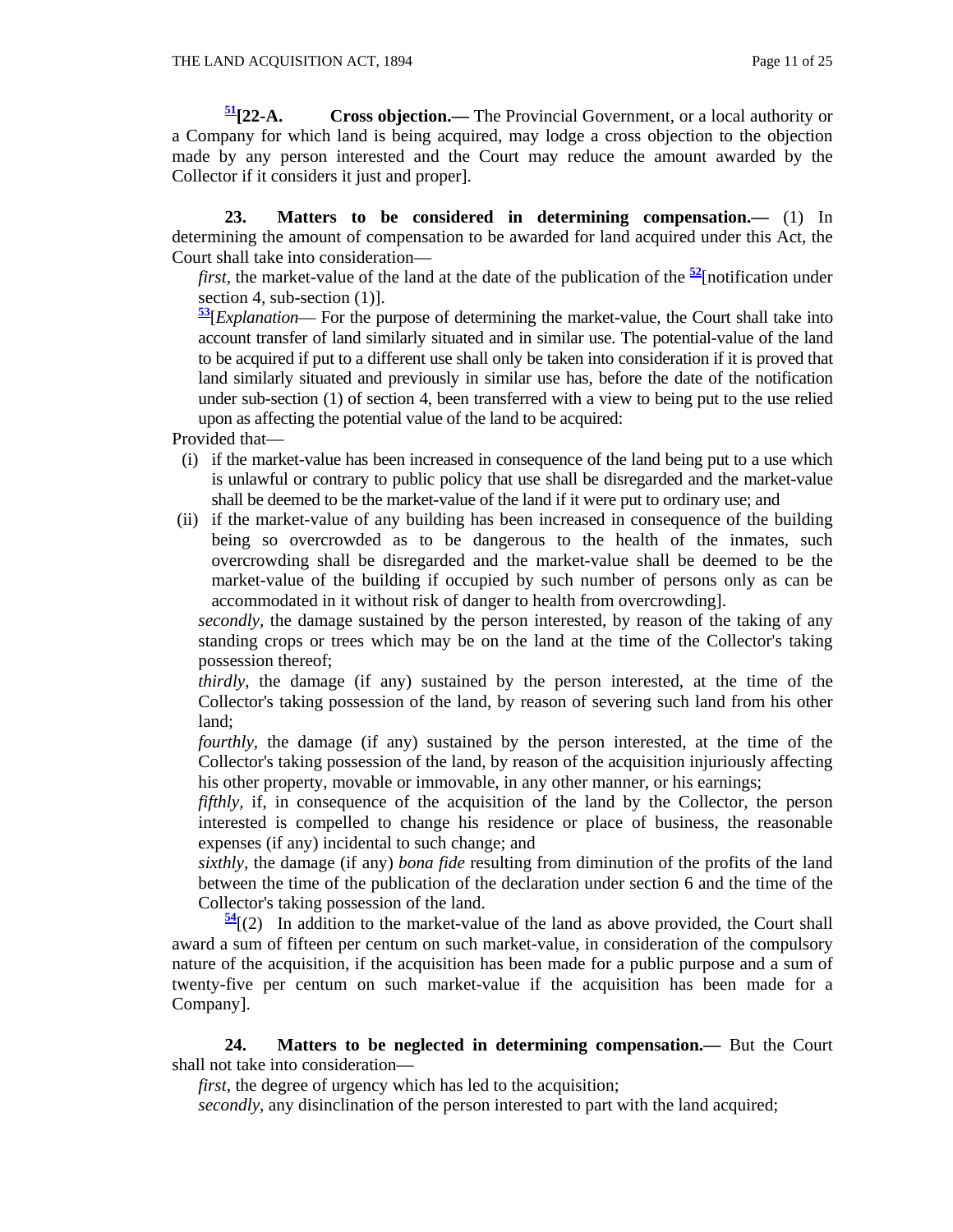*thirdly*, any damage sustained by him which, if caused by a private person, would not render such person liable to a suit;

*fourthly*, any damage which is likely to be caused to the land acquired, after the date of the publication of the declaration under section 6, by or in consequence of the use to which it will be put;

*fifthly*, any increase to the value of the land acquired likely to accrue from the use to which it will be put when acquired;

 *sixthly,* any increase to the value of the other land of the person interested likely to accrue from the use to which the land acquired will be put ; or

 *seventhly,* any outlay or improvements on, or disposal of, the land acquired, commenced, made or effected without the sanction of the Collector after the date of the publication of the  $\frac{55}{2}$ [notification under section 4, sub-section (1)].

 **25. Rules as to amount of compensation.—** (1) When the applicant has made a claim to compensation, pursuant to any notice given under section 9, the amount awarded to him by the Court shall not exceed the amount so claimed  $\frac{56}{5}$ [\* \* \*].

 (2) When the applicant has refused to make such claim or has omitted without sufficient reason (to be allowed by the Judge) to make such claim, the amount awarded by the Court shall in no case exceed the amount awarded by the Collector.

 (3) When the applicant has omitted for a sufficient reason (to be allowed by the Judge) to make such claim, the amount awarded to him by the Court shall not be less than, and may exceed, the amount awarded by the Collector.

**26.** Form of awards.— $\frac{57}{2}$ [(1)] Every award under this part shall be in writing signed by the Judge, and shall specify the amount awarded under clause *first* of sub-section (1) of section 23, and also the amounts (if any) respectively awarded under each of the other clauses of the same sub-section, together with the grounds of awarding each of the said amounts.

**<sup>58</sup>**[(2) Every such award shall be deemed to be a decree and the statement of the grounds of every such award a judgement within the meaning of section 2, clause (2), and section 2, clause (9), respectively, of the Code of Civil Procedure, 1908**<sup>59</sup>**].

**27. Costs.**—— (1) Every such award shall also state the amount of costs incurred in the Proceedings under this part, and by what persons and in what proportions they are to be paid.

 (2) When the award of the Collector is not upheld, the costs shall ordinarily be paid by the Collector, unless the Court shall be of opinion that the claim of the applicant was so extravagant or that he was so negligent in putting his case before the Collector that some deduction from his costs should be made or that he should pay a part of the Collector's costs.

 **28. Collector may be directed to pay interest on excess compensation.—** If the sum which, in the opinion of the Court, the Collector ought to have awarded as compensation is in excess of the sum which the Collector did award as compensation, the award of the Court may direct that the Collector shall pay  $\frac{60}{2}$ [compound interest on such excess at the rate of eight per centum] per annum from the date on which he took possession of the land to the date of payment of such excess into Court.

**<sup>61</sup>**[Provided that in all cases where the Court has directed that Collector shall pay interest on such excess at the rate of six per centum from the date on which possession was taken and the payment of compensation or a part thereof has not been made up to the commencement of the Land Acquisition (West Pakistan Amendment) Act, 1969, the rate of compound interest on such excess on balance shall be eight per centum].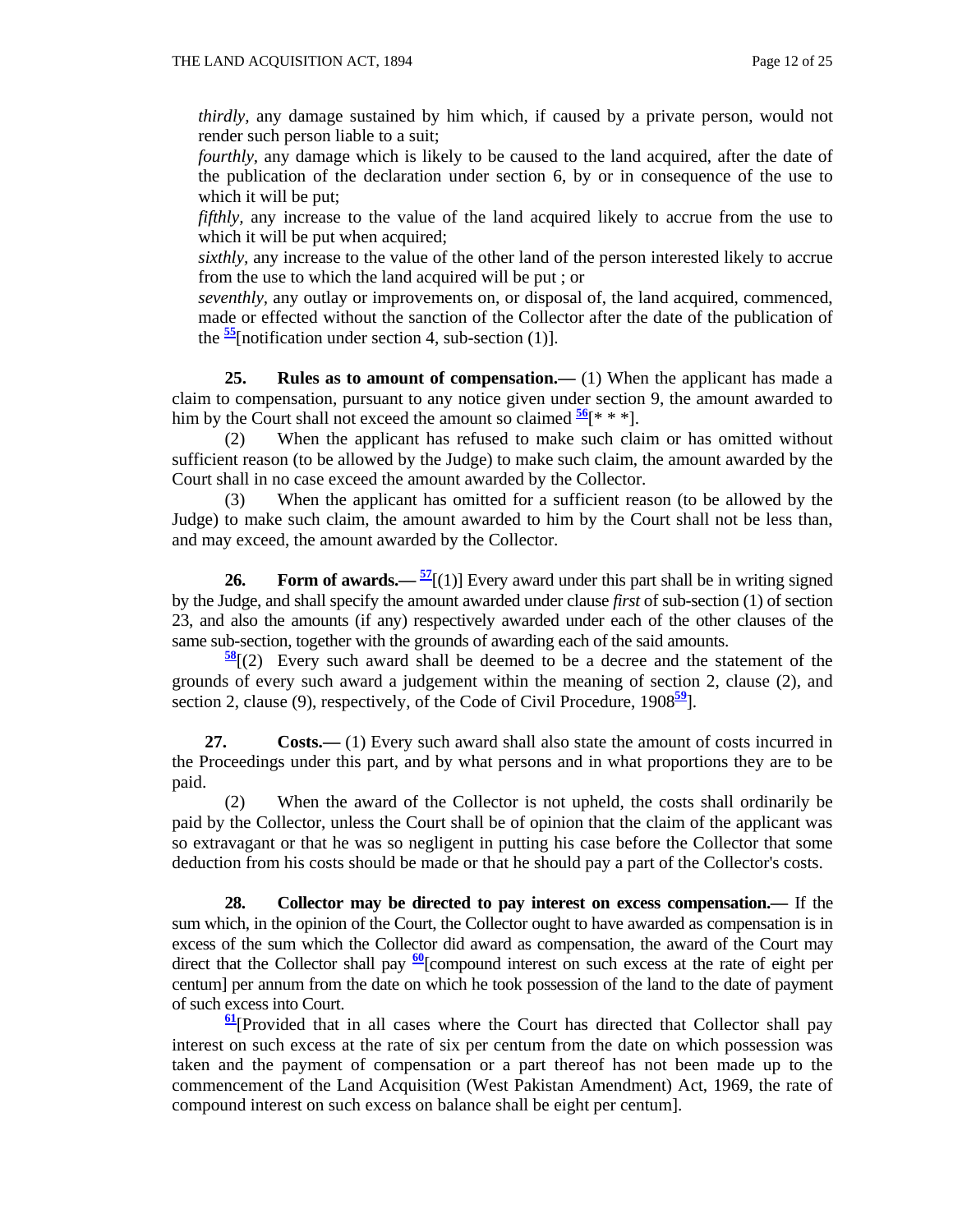#### **PART IV APPORTIONMENT OF COMPENSATION**

 **29. Particulars of apportionment to be specified.—** Where there are several persons interested, if such persons agree in the apportionment of the compensation, the particulars of such apportionment shall be specified in the award, and as between such persons the award shall be conclusive evidence of the correctness of the apportionment.

 **30. Dispute as to apportionment.—** When the amount of compensation has been settled under section 11, if any dispute arises as to the apportionment of the same or any part thereof, or as to the persons to whom the same or any part thereof is payable, the Collector may refer such dispute to the decision of the Court.

#### **PART V PAYMENT**

**62[31. Payment of compensation or deposit of the same in Court.—** (1) When the Collector has made an award under section 11—

- (a) if the persons interested entitled to compensation under the award and the Provincial Government accept the award and intimate their acceptance in writing to the Collector before the expiry of the period prescribed in sub-section (2) of section 18 for making an application to the Collector for referring the award to the Court, or in sub-section (3) of the said section for referring the award to the Court by the Provincial Government, whichever is later, or if the period specified in sub-section (2) of the said section for making an application to the Collector or in sub-section (3) for referring the award to the Court has expired and no such application or reference has been made, the Collector shall, before taking possession of the land, tender payment of the full amount of compensation awarded by him to the persons entitled thereto according to the award, and shall pay it to them unless prevented by some one or more of the contingencies mentioned in sub-section (2);
- (b) if the persons interested entitled to compensation under the award or the Provincial Government object to the award and an application has been made to the Collector under sub-section (2) of section 18 for referring the award to the Court or the award has been referred to the Court by the Provincial Government under sub-section (3) of that section, the Collector shall, before taking possession of the land, tender payment of the compensation awarded by him or the estimated cost of acquisition of such land as determined by the Collector of the district under sub-section (1) of section 17, whichever is less, to the persons entitled thereto under the award and shall pay it to them unless prevented by some one or more of the contingencies mentioned in subsection  $(2)$ :

 Provided that no payment under clause (b) shall be made until the person entitled to compensation furnishes to the satisfaction of the Collector a security for refund of the amount, if any, which may subsequently be found to be in excess of the compensation awarded to him by the Court].

 (2) If they shall not consent to receive it, or if there be no person competent to alienate the land, or if there be any dispute as to the title to receive the compensation or as to the apportionment of it, the Collector shall deposit the amount of the compensation in the Court to which a reference under section 18 would be submitted:

 Provided that any person admitted to be interested may receive such payment under protest as to the sufficiency of the amount: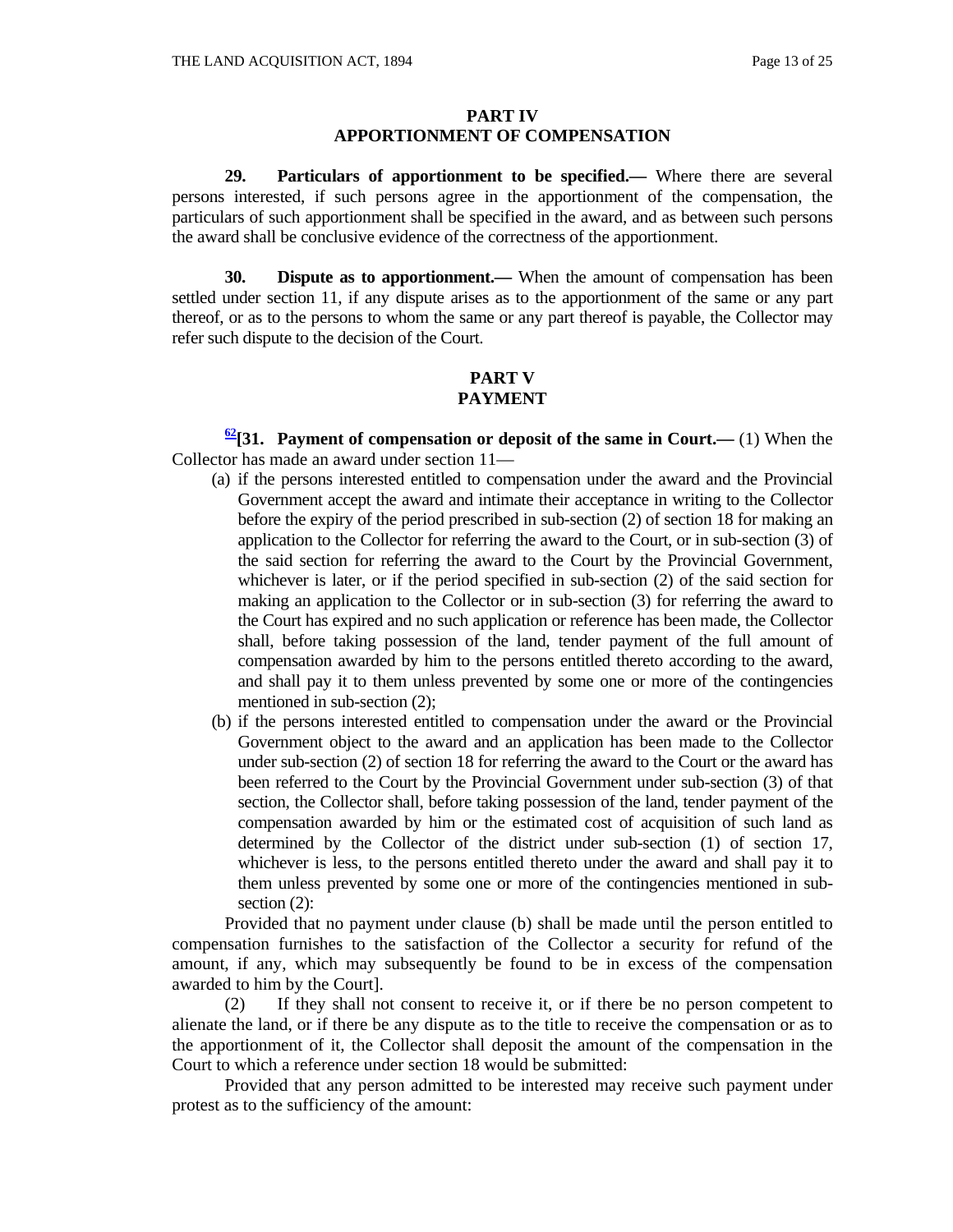Provided also that no person who has received the amount otherwise than under protest shall be entitled to make any application under section 18:

 Provided also that nothing herein contained shall affect the liability of any person, who may receive the whole or any part of any compensation awarded under this Act, to pay the same to the person lawfully entitled thereto.

 (3) Notwithstanding anything in this section the Collector may, with the sanction of the **<sup>63</sup>**[Executive District Officer (Revenue)] instead of awarding a money compensation in respect of any land, make any arrangement with a person having a limited interest in such land, either by the grant of other lands in exchange, the remission of land-revenue on other lands held under the same title, or in such other way as may be equitable having regard to the interests of the parties concerned.

 (4) Nothing in the last foregoing sub-section shall be construed to interfere with or limit the power of the Collector to enter into any arrangement with any person interested in the land and competent to contact in respect thereof.

 **32. Investment of money deposited in respect of lands belonging to persons incompetent to alienate.**—(1) If any money shall be deposited in Court under sub-section (2) of the last preceding section and it appears that the land in respect whereof the same was awarded belonged to any person who had no power to alienate the same, the Court shall—

- (a) order the money to be invested in the purchase of other lands to be held under the like title and conditions of ownership as the land in respect of which such money shall have been deposited was held, or
- (b) if such purchase cannot be effected forthwith, then in such Government or other approved securities as the Court shall think fit;

and shall direct the payment of the interest or other proceeds arising from such investment to the person or persons who would for the time being have been entitled to the possession of the said land, and such moneys shall remain so deposited and invested until the same be applied—

- (i) in the purchase of such other lands as aforesaid; or
- (ii) in payment to any person or persons becoming absolutely entitled thereto.

 (2) In all cases of moneys deposited to which this section applies, the Court shall order the costs of the following matters, including therein all reasonable charges and expenses incident thereto, to be paid by the Collector, namely:-

- (a) the costs of such investments as aforesaid;
- (b) the costs of the orders for the payment of the interest or other proceeds of the securities upon which such moneys are for the time being invested, and for the payment out of Court of the principal of such moneys, and of all proceedings relating thereto, except such as may be occasioned by litigation between adverse claimants.

 **33. Investment of money deposited in other cases.—** When any money shall have been deposited in Court under this Act for cause other than that mentioned in the last preceding section, the Court may, on the application of any party interested or claiming an interest in such money, order the same to be invested in such Government or other approved securities as it may think proper, and may direct the interest or other proceeds of any such investment to be accumulated and paid in such manner as it may consider will give the parties interested therein the same benefit therefrom as they might have had from the land in respect whereof such money shall have been deposited or as near thereto as may be.

**34.** Payment of interest.— When the amount of such compensation is not paid or deposited on or before taking possession of the land, the Collector shall pay the amount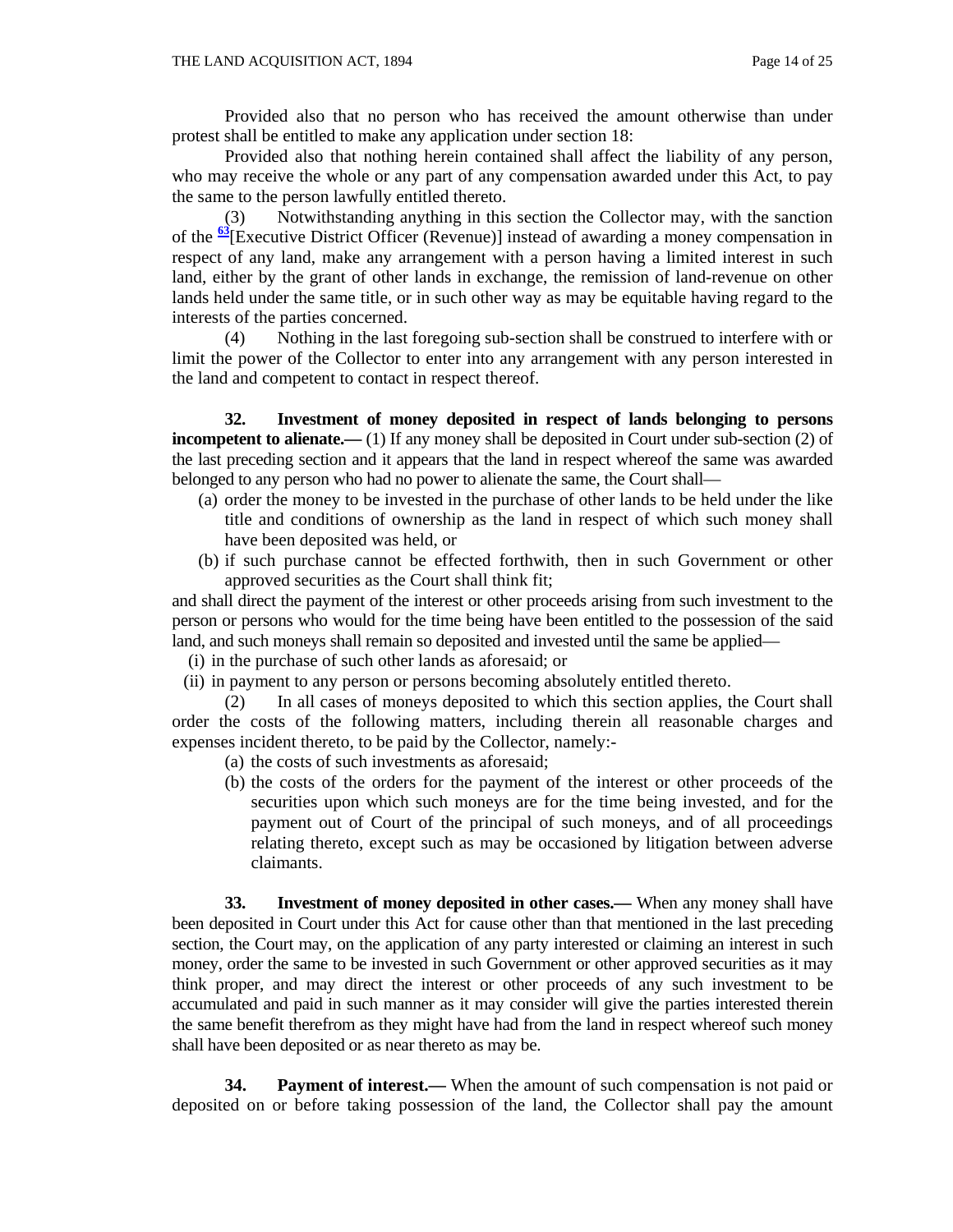awarded with **<sup>64</sup>**[compound interest at the rate of eight per centum] per annum from the time of so taking possession until it shall have been so paid or deposited  $\frac{65}{5}$ [:]

**<sup>66</sup>**[Provided that any waiver of the above right by the land owner shall be void and he shall be entitled to the said interest notwithstanding any agreement to the contrary].

## **PART VI**

## **TEMPORARY OCCUPATION OF LAND**

 **35. Temporary occupation of waste or arable land. Procedure when difference as to compensation exists.—** (1) Subject to the provisions of Part VII of this Act, whenever it appears to the <sup>67</sup>[Executive District Officer (Revenue)] that the temporary occupation and use of any waste or arable land are needed for any public purpose or for a Company, the **<sup>68</sup>**[Executive District Officer (Revenue)] may direct the Collector to procure the occupation and use of the same for such term as it shall think fit, not exceeding three years from the commencement of such occupation.

**<sup>69</sup>**[(2) The Collector shall cause public notice of the substance of the direction to be given at convenient places in the locality in which the land is situate, and thereupon it shall be lawful for any officer, either generally or specially authorised by the Collector in this behalf, and for the servants and workmen of such officer, to enter upon and survey and take levels of any land in such locality.]

 $\frac{70}{1}$ [(3) On receipt of plans detailing the land acquired, the Collector shall give notice in writing to the persons interested in such land of the purpose for which the same is needed and shall, for the occupation and use thereof for such term as aforesaid, and for the materials, if any, to be taken therefrom, pay to them such compensation, either in a gross sum of money or by monthly or other periodical payments as shall be agreed upon in writing between him and such persons respectively.]

 $\frac{71}{2}$ [(4)] In case the Collector and the persons interested differ as to the sufficiency of the compensation or apportionment thereof, the Collector shall refer such difference to the decision of the Court.

 **36. Power to enter and take possession, and compensation on restoration.—** (1) On payment of such compensation, or on executing such agreement or on making a reference under section 35, the Collector may enter upon and take possession of the land, and use or permit the use thereof in accordance with the terms of the said notice.

 (2) On the expiration of the term, the Collector shall make or tender to the persons interested compensation for the damage (if any) done to the land and not provided for by the agreement, and shall restore the land to the persons interested therein:

 Provided that, if the land has become permanently unfit to be used for the purpose for which it was used immediately before the commencement of such term, and if the persons interested shall so require, the  $\frac{72}{2}$ [Executive District Officer (Revenue)] shall proceed under this Act to acquire the land as if it was needed permanently for a public purpose or for a Company.

 **37. Difference as to condition of land.—** In case the collector and persons interested differ as to the condition of the land at the expiration of the term, or as to any matter connected with the said agreement, the Collector shall refer such difference to the decision of the Court.

#### **PART VII ACQUISITION OF LAND FOR COMPANIES**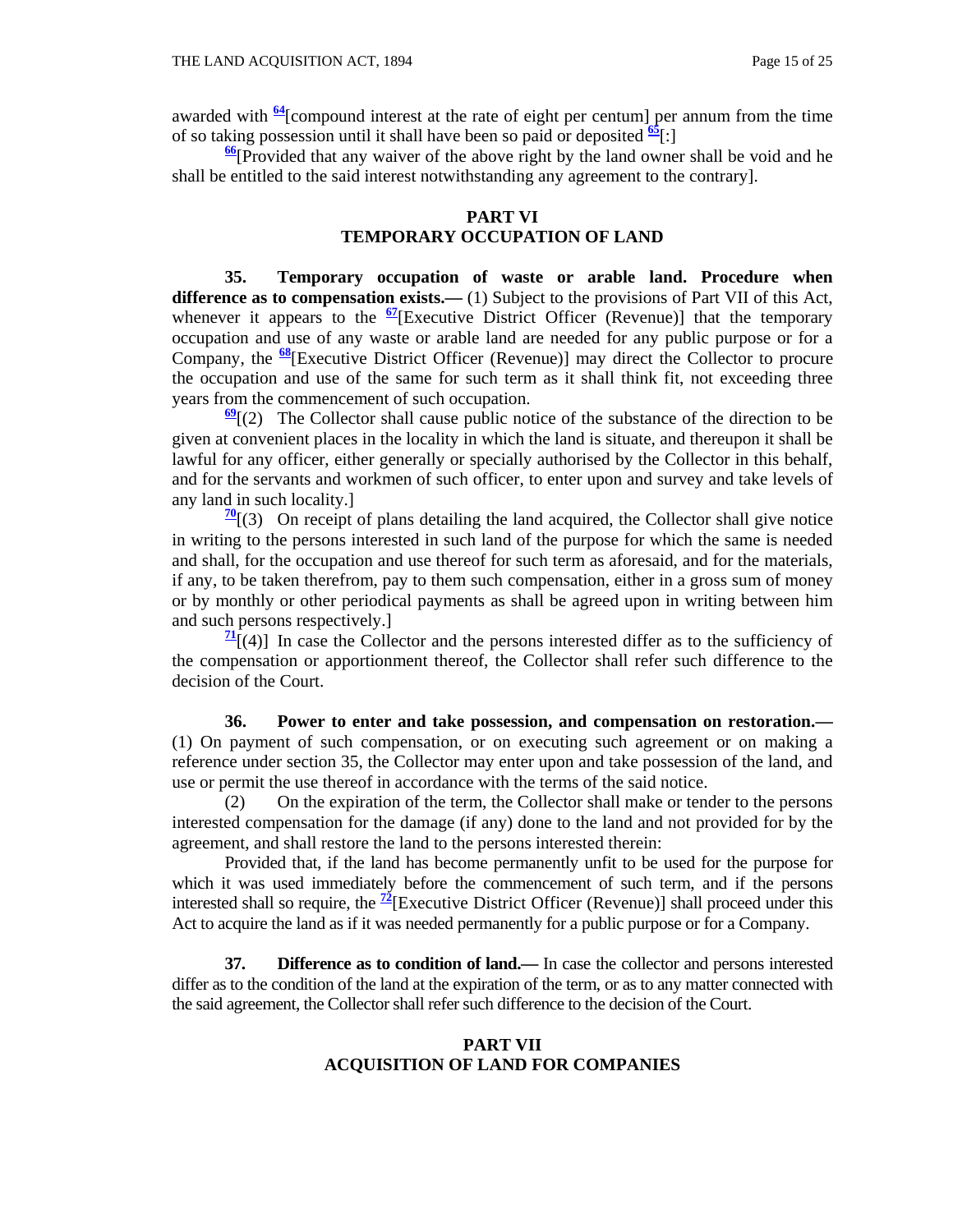**38.** Company may be authorised to enter and survey.—  $\frac{73}{1}$ [1] The  $\frac{74}{1}$ [Executive District Officer (Revenue)] may authorise any officer of any Company desiring to acquire land for its purpose to exercise the powers conferred by sub-section (2) of section 4].

 (2) In every such case section 4 shall be construed as if for the words "for such purpose" the words "for the purposes of the Company" were substituted; and **<sup>75</sup>**[sub-section (3) of section 4] shall be construed as if after the words "the officer" the words "of the Company" were inserted.

**76[38-A. Industrial concern to be deemed Company for certain purposes.—** An industrial concern, ordinarily employing not less than one hundred workmen owned by an individual or by an association of individuals and not being a Company, desiring to acquire land for the erection of dwelling houses for workmen employed by the concern or for the provision of amenities directly connected therewith shall, so far as concerns the acquisition of such land, be deemed to be a Company for the purposes of this Part, and the references to Company in sections 5A, 6, 7, 17 and 50 shall be interpreted as references also to such concern].

 **39. Previous consent of 77[Executive District Officer (Revenue)] and execution of agreement necessary.—** The provisions of sections 6 to 37 (both inclusive) shall not be put in force in order to acquire land for any Company, unless with the previous consent of the **<sup>78</sup>**[Executive District Officer (Revenue)] nor unless the Company shall have executed the agreement hereinafter mentioned.

 **40. Previous enquiry.—** (1) Such consent shall not be given unless the **<sup>79</sup>**[Executive District Officer (Revenue)] be satisfied, **<sup>80</sup>**[either on the report of the Collector under section 5-A, sub-section (2), or] by an enquiry held as hereinafter provided—

- $\frac{81}{2}$ [(a) that the purpose of the acquisition is to obtain land for the erection of dwelling houses for workmen employed by the Company or for the provision of amenities directly connected therewith or
- $\frac{82}{2}$ [(aa) that such acquisition is needed for the construction of some building or work for a Company which is engaged or is taking steps for engaging itself in any industry or work which is for a public purpose], or
	- (b) that such acquisition is needed for the construction of some work, and that such work is likely to prove useful to the public],  $[\text{or}]^{\frac{83}{2}}$
- **<sup>84</sup>**[(c) that the area proposed to be acquired is reasonable for the purpose].

 (2) Such enquiry shall be held by such officer and at such time and place as the **<sup>85</sup>**[Executive District Officer (Revenue)] shall appoint.

 (3) Such officer may summon and enforce the attendance of witnesses and compel the production of documents by the same means and, as far as possible, in the same manner as is provided by the **<sup>86</sup>**Code of Civil Procedure in the case of a Civil Court.

 **41. Agreement with Provincial Government.— <sup>87</sup>**[\* \* \*] If the **<sup>88</sup>**[Executive District Officer (Revenue)] is satisfied **<sup>89</sup>**[after considering the report, if any, of the Collector under section 5-A, sub-section (2), or on the report of the officer making an inquiry under section 40] that  $\frac{90}{1}$ [the object of the proposed acquisition to obtain land for one of the purposes referred to clause (a) or clause (aa) or clause (b) of sub-section (1) of section 40]  $\frac{91}{2}$ [he] shall  $\frac{92}{5}$ [\* \* \*] require the Company to enter into an agreement **<sup>93</sup>**[with the Provincial Government], providing to the satisfaction of the **<sup>94</sup>**[Provincial Government] for the following matters, namely:-

- (1) the  $\frac{95}{2}$ [payment to the  $\frac{96}{2}$ [Executive District Officer (Revenue)]] of the cost of the acquisition;
- (2) the transfer, on such payment, of the land to the Company;
- (3) the terms on which the land shall be held by the Company;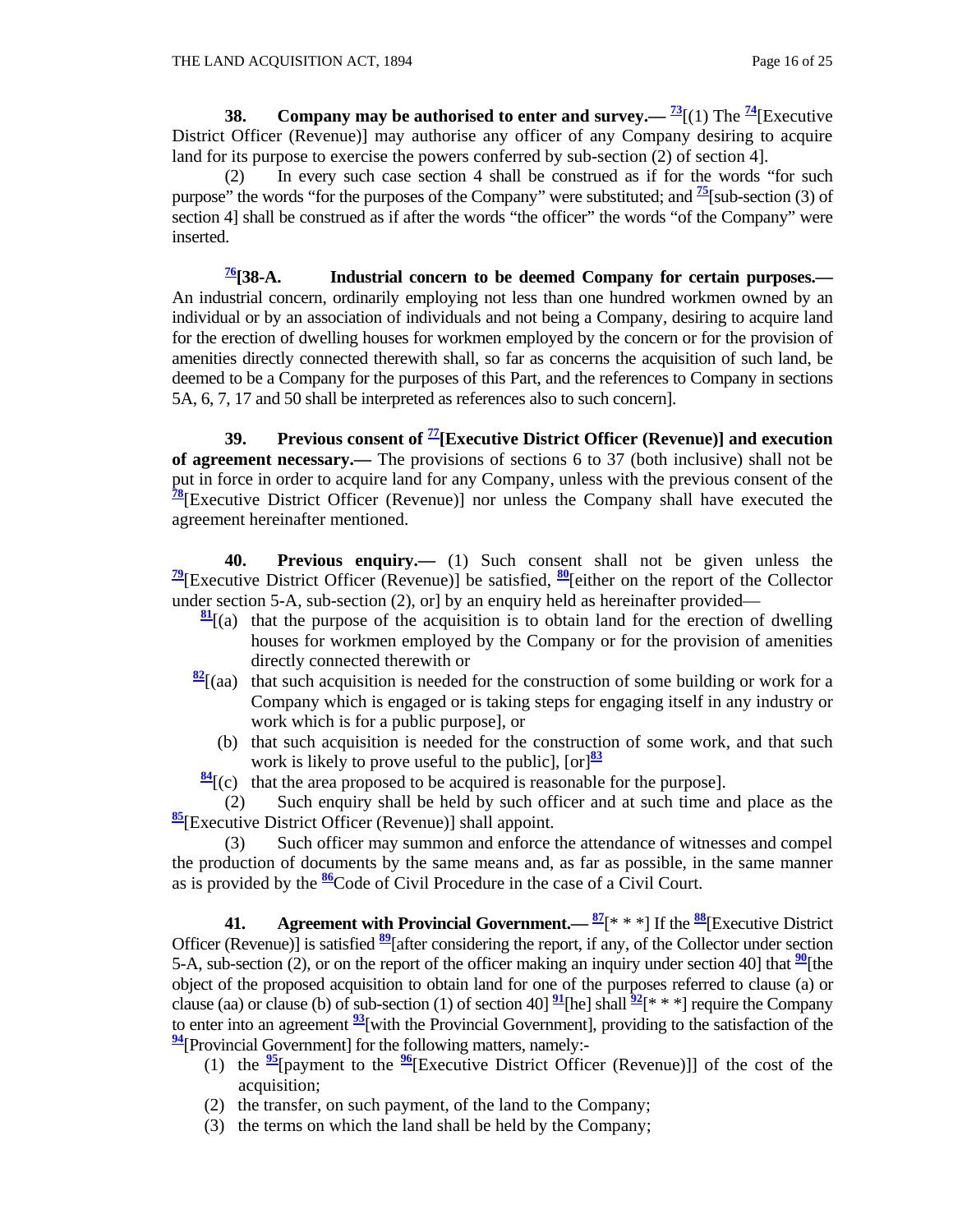- $\frac{97}{2}$ [(4) where the acquisition is for the purpose of erecting dwelling houses or the provision of amenities connected herewith, the time within which, the conditions on which and the manner in which the dwelling houses or amenities shall be erected or provided; and
	- (5) where the acquisition is for a purpose falling under clause (b) of sub-section (1) of section 40, the time within which and the conditions on which the work shall be constructed and maintained].

 **42. Publication of agreement.—** Every such agreement shall, as soon as may be after its execution, be published  $\frac{98}{8}$ <sup>\*</sup> \* \*] in the  $\frac{99}{8}$ [official Gazette]  $\frac{100}{8}$ [and the acquisition shall be deemed to have been made subject to the terms of such agreement].

 **43. Sections 39 to 42 not to apply where Government bound by agreement to provide land for Companies.—** The provisions of sections 39 to 42, both inclusive, shall not apply and the corresponding sections of the  $\frac{101}{2}$ Land Acquisition Act, 1870, shall be deemed never to have applied, to the acquisition of land for any Railway or other Company, for the purposes of which, **<sup>102</sup>**[under any agreement with such Company, the Secretary of State for India in Council, the Secretary of State, **<sup>103</sup>**[the **<sup>104</sup>**[Federal] Government or any Provincial Government] is or was bound to provide land].

**105[43-A. Restrictions on transfer, etc.—** No Company for which any land is acquired under this part shall be entitled to transfer the said land or any part thereof by sale, mortgage, gift, lease or otherwise, except with the previous sanction of the Provincial Government].

 **44. How agreement with Railway Company may be proved.—** In the case of the acquisition of land for the purpose of a Railway Company, the existence of such an agreement as is mentioned in section 43 may be proved by the production of a printed copy thereof purporting to be printed by order of Government.

#### **PART VIII MISCELLANEOUS**

**45.** Service of Notices.—— (1) Service of any notice under this Act shall be made by delivering or tendering a copy thereof signed, in the case of a notice under section 4, by the officer therein mentioned, and, in the case of any other notice, by or by order of the Collector or the Judge.

 (2) Whenever it may be practicable, the service of the notice shall be made on the person therein named.

 (3) When such person cannot be found, the service may be made on any adult male member of his family residing with him; and, if no such adult male member can be found, the notice may be served by fixing the copy on the outer door of the house in which the person therein named ordinarily dwells or carries on business, or by fixing a copy thereof in some conspicuous place in the office of the officer aforesaid or of the Collector or in the court-house, and also in some conspicuous part of the land to be acquired:

 Provided that, if the Collector or Judge shall so direct, a notice may be sent by post, in a letter addressed to the person named therein at his last known residence, address or place of business and registered under Part III of the **<sup>106</sup>**Indian Post Office Act, 1866, and service of it may be proved by the production of the addressee's receipt.

 **46. Penalty for obstructing acquisition of land.—** Whoever wilfully obstructs any person in doing any of the acts authorised by section 4 or section 8, or wilfully fills up,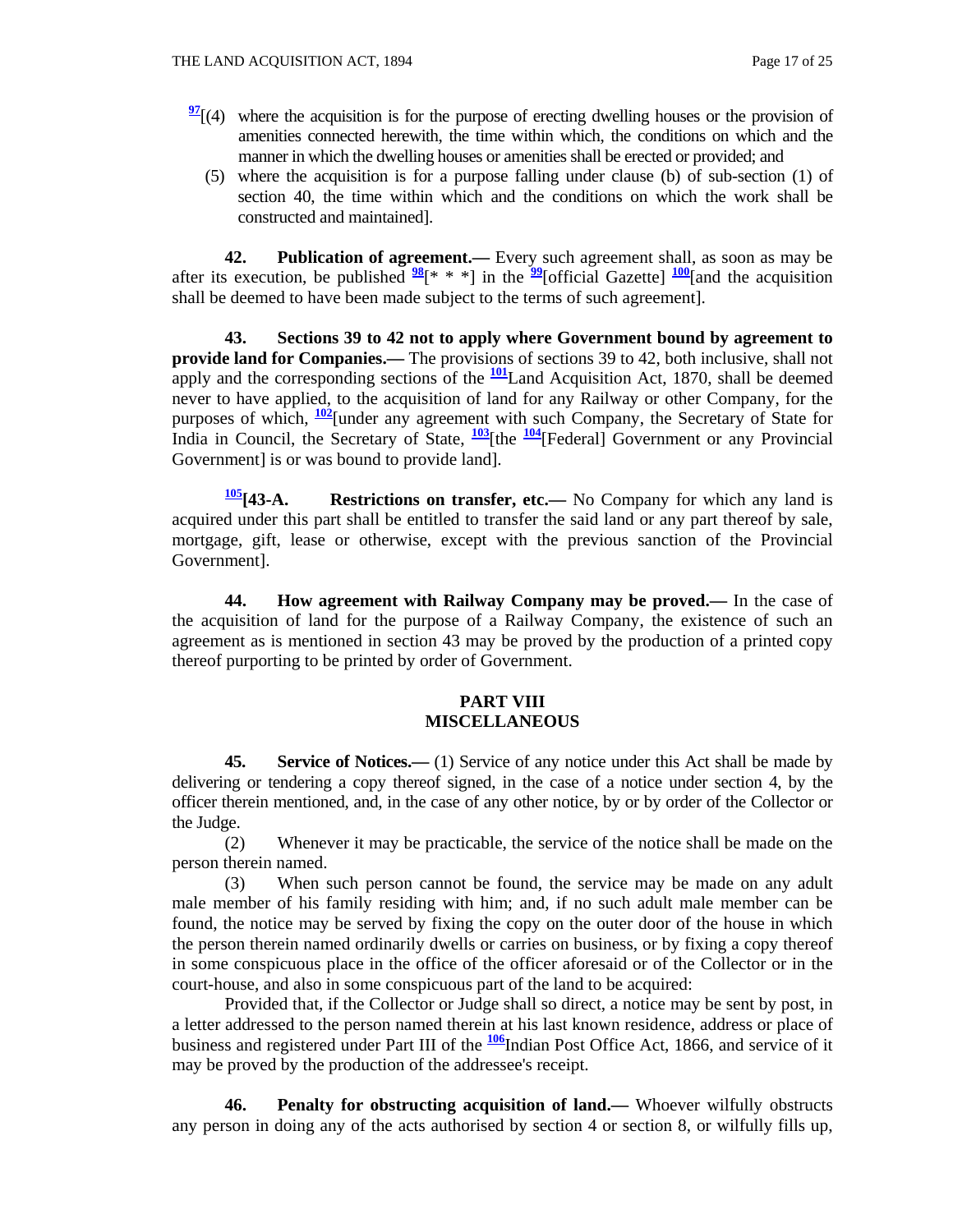destroys, damages or displaces any trench or mark made under section 4, shall, on conviction before a Magistrate, be liable to imprisonment for any term not exceeding one month, or to fine not exceeding fifty rupees, or to both.

 **47. Magistrate to enforce surrender.—** If the Collector is opposed or impeded in taking possession under this Act of any land, he shall, if a Magistrate, enforce the surrender of the land to himself and, if not a Magistrate, he shall apply to a Magistrate  $\frac{107}{100}$ [\* \* \*] and such Magistrate  $\frac{108}{8}$ [\* \* \*] shall enforce the surrender of the land to the Collector.

 **48. Completion of acquisition not compulsory, but compensation to be awarded when not completed.—** (1) Except in the case provided for in section 36, the **<sup>109</sup>**[Executive District Officer (Revenue)] shall be at liberty to withdraw from the acquisition of any land of which possession has not been taken.

 (2) Whenever the **<sup>110</sup>**[Executive District Officer (Revenue)] withdraws from any such acquisition, the Collector shall determine the amount of compensation due for the damage suffered by the owner in consequence of the notice or of any proceedings thereunder, and shall pay such amount to the person interested, together with all costs reasonably incurred by him in the prosecution of the proceedings under this Act relating to the said land.

 (3) The provisions of Part III of this Act shall apply, so far as may be, to the determination of the compensation payable under this section.

 **49. Acquisition of part of house or building.—** (1) The provisions of this Act shall not be put in force for the purpose of acquiring a part only of any house, manufactory or other building, if the owner desires that the whole of such house, manufactory or building shall be so acquired:

 Provided that the owner may, at any time before the Collector has made his award under section 11, by notice in writing withdraw or modify his expressed desire that the whole of such house, manufactory or building shall be so acquired:

 Provided also that, if any question shall arise as to whether any land proposed to be taken under this Act does or does not form part of a house, manufactory or building within the meaning of this section, the Collector shall refer the determination of such question to the Court and shall not take possession of such land until after the question has been determined.

 In deciding on such a reference, the Court shall have regard to the question whether the land proposed to be taken is reasonably required for the full and unimpaired use of the house, manufactory or building.

 (2) If, in the case of any claim under section 23, sub-section (1), *thirdly,* by a person interested, on account of the severing of the land to be acquired from his other land, the **<sup>111</sup>**[Executive District Officer (Revenue)] is of opinion that the claim is unreasonable or excessive, **<sup>112</sup>**[he] may, at any time before the Collector has made his award, order the acquisition of the whole of the land of which the land first sought to be acquired forms a part.

 (3) In the case last herein before provided for, no fresh declaration or other proceedings under sections 6 to 10, both inclusive, shall be necessary; but the Collector shall without delay furnish a copy of the order of the  $\frac{113}{12}$ [Executive District Officer (Revenue)] to the person interested, and shall thereafter proceed to make his award under section 11.

 **50. Acquisition of land at cost of a local authority or Company.—** (1) Where the provisions of this Act are put in force for the purpose of acquiring land at the cost of any fund controlled or managed by a local authority or of any Company, the charges of and incidental to such acquisition shall be defrayed from or by such fund or Company.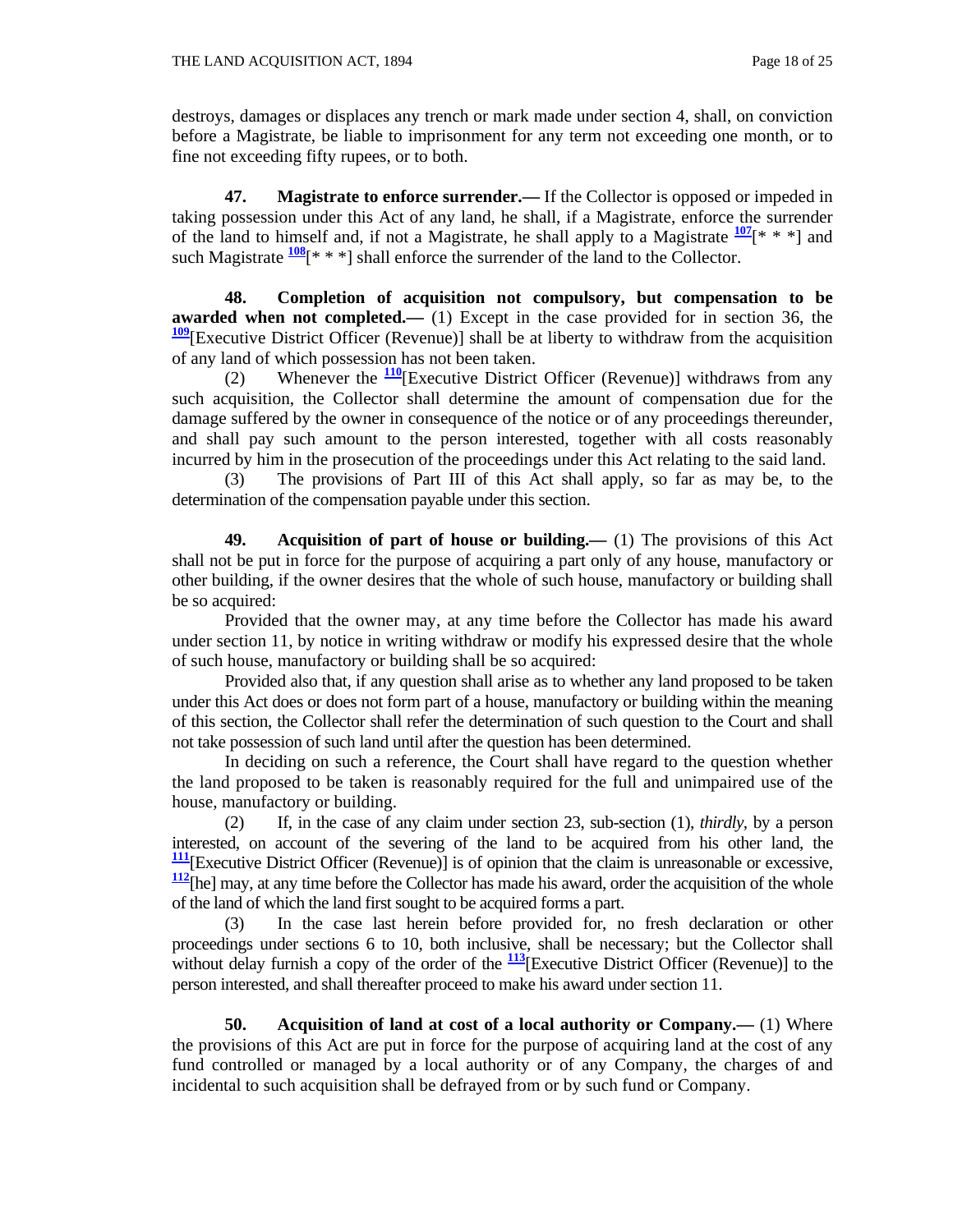$\overline{a}$ 

**<sup>114</sup>**[(1-A) Any charges to be defrayed from the funds of a local authority or a Company under sub-section (1), may be recovered, in addition to any other mode of recovery provided in any other law, as arrears of land revenue].

 (2) In any proceeding held before a Collector or Court in such cases the local authority or Company concerned may appear and adduce evidence for the purpose of determining the amount of compensation:

 Provided that no such local authority or Company shall be entitled to demand a reference under section 18.

**51. Exemption from stamp duty and fees.—** No award or agreement made under this Act shall be chargeable with stamp duty, and no person claiming under any such award or agreement shall be liable to pay any fee for a copy of the same.

 **52. Notice in case of suits for anything done in pursuance of Act.—** No suit or other proceeding shall be commenced or prosecuted against any person for anything done in pursuance of this Act, without giving to such person a month's previous notice in writing of the intended proceeding, and of the cause thereof, nor after tender of sufficient amends.

 **53. Code of Civil Procedure to apply to proceedings before Court.—** Save in so far as they may be inconsistent with anything contained in this Act, the provisions of the **<sup>115</sup>**Code of Civil Procedure shall apply to all proceedings before the Court under this Act.

**116[54. Appeals in proceedings before Court.—** Subject to the provisions of the Code of Civil Procedure, 1908, applicable to appeals from original decrees, and notwithstanding anything to the contrary in any enactment for the time being in force, an appeal shall only lie in any proceedings under this Act to the High Court from the award, or from any part of the award, of the Court and from any decree of the High Court passed on such appeal as aforesaid, an appeal shall lie to  $\frac{117}{1}$  [the Supreme Court] subject to the provisions contained in section 110 of the Code of Civil Procedure, 1908, and in order XLV thereof].

**55. Power to make rules.—** (1) The  $\frac{118}{2}$ [Provincial Government] shall  $\frac{119}{2}$ [\* \* \*] have power to make rules consistent with this Act for the guidance of officers in all matters connected with its enforcement, and may from time to time alter and add to the rules so made.

**<sup>120</sup>**[\* \* \* \* \* \* \* \* \* \* \* \*]

 (2) The power to make, alter and add to rules under sub-section (1) shall be subject to the condition of the rules being made, altered or added to after previous publication.

(3) All such rules, alterations and additions shall  $\frac{121}{x^*}$  \* \* be published in the Official Gazette, and shall thereupon have the force of law.

\_\_\_\_\_\_\_\_\_\_\_\_\_\_\_\_\_\_\_\_\_

**<sup>1</sup>** For statement of objects and reasons, *see* Gazette of India, 1892, Pt. V, p. 32; for Report of the Select Committee, *see ibid.,* 1894, Pt. V, p. 23 and for Proceedings in Council, *see ibid.,* 1892, Pt. VI, p. 25, and *ibid*., 1894, pp. 19, 24 to 42.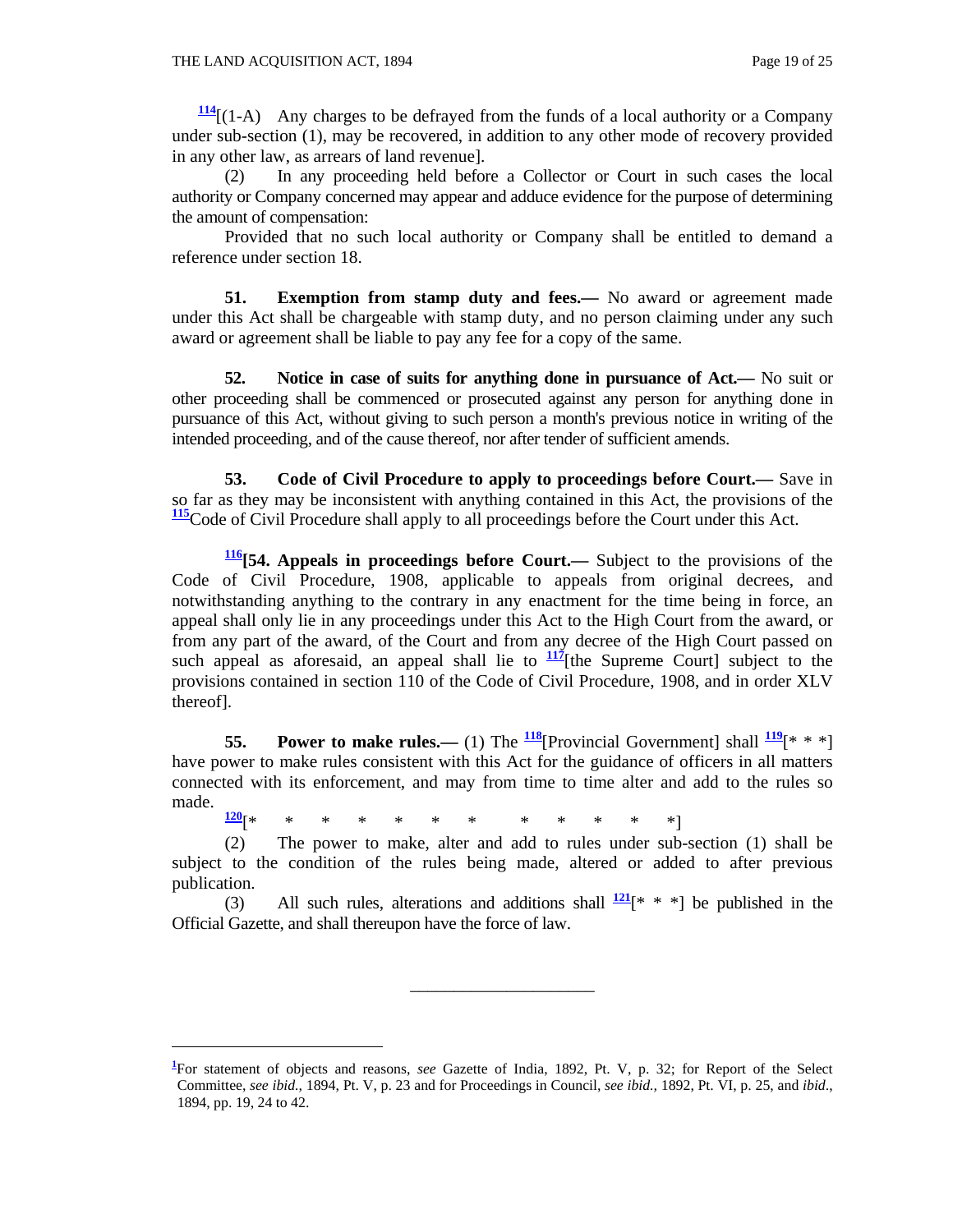This Act had been declared to be in force in Baluchistan by the British Baluchistan Laws Regulation, 1913 (II of 1913). Section 3 and Sch.1.

 It had been applied to Phulera in the Excluded Area of Upper Tanawal to the extent the Act is applicable in the N.W.F.P., subject to certain modifications, *see* N.W.F.P. (Upper Tanawal) (Excluded Area) Laws Regulation, 1950.

 It had been extended to Excluded Area of Upper Tanawal other than Phulera by the N.W.F.P. (Upper Tanawal) (Excluded Area) Laws Regulation, 1950 and declared to be in force in that area with effect from 1st June, 1951, *see* N.W.F.P., Gazette, Extraordinary, dated 1-6-51.

 For local modifications *see* the Town Improvement Act, 1922 (Punjab Act IV of 1922), section 59 and schedule, the Thal Development Act, 1949 (Punjab Act XV of 1949), section 35 and schedule, and the Karachi Development Order, 1957 (P.O. 5 of 1957).

<sup>2</sup>Substituted by the Central Laws (Statute Reform) Ordinance, 1960 (Ordinance XXI of 1960), section 3 and 2nd schedule, with effect from the 14th October, 1955.

<sup>3</sup> Repealed partly by the Repealing and Amending Act, 1914 (X of 1914), section 3 and Schedule II, and partly by the Repealing Act, 1938 (I of 1938), section 2 and Schedule.

<sup>4</sup>Substituted for the words "Deputy Commissioner" by the Land Acquisition (Punjab Amendment) Ordinance, 2001 (XXXIII of 2001), which was protected and continued in force under the Provisional Constitutional Order, 1999 (Chief Executive's Order No.1 of 1999) as amended by the Provisional Constitution (Amendment) Order, 1999 (Chief Executive's Order No.9 of 1999) and Article 270AA of the Constitution of the Islamic Republic of Pakistan, as substituted by the Constitution (Eighteenth Amendment) Act, 2010.

<sup>5</sup>Substituted by the West Pakistan (Adaptation and Repeal of Laws) Act, 1957 (XVI of 1957), section 3(3) and schedule III as amended by the West Pakistan (Adaptation and Repeal of Laws) (Amendment) Ordinance, 1961 (XXXI of 1961), for "Provincial Government".

<sup>6</sup>Substituted for the word "Commissioner" by the Land Acquisition (Punjab Amendment) Ordinance, 2001 (XXXIII of 2001), which was protected and continued in force under the Provisional Constitutional Order, 1999 (Chief Executive's Order No.1 of 1999) as amended by the Provisional Constitution (Amendment) Order, 1999 (Chief Executive's Order No.9 of 1999) and Article 270AA of the Constitution of the Islamic Republic of Pakistan, as substituted by the Constitution (Eighteenth Amendment) Act, 2010.

<sup>7</sup> Substituted by the Land Acquisition (West Pakistan Amendment) Ordinance, 1969 (XLIX of 1969).

<sup>8</sup>Substituted for the words "Indian Companies Act, 1882" by the Land Acquisition (Punjab Amendment) Ordinance, 2001 (XXXIII of 2001), which was protected and continued in force under the Provisional Constitutional Order, 1999 (Chief Executive's Order No.1 of 1999) as amended by the Provisional Constitution (Amendment) Order, 1999 (Chief Executive's Order No.9 of 1999) and Article 270AA of the Constitution of the Islamic Republic of Pakistan, as substituted by the Constitution (Eighteenth Amendment) Act, 2010.

<sup>9</sup>Inserted by the Central Laws (Adaptation) Order, 1961 (P.O. 1 of 1961), Article 2 and Schedule (w.e.f. 23rd March, 1956).

<sup>10</sup>The original words "of the G.G. in C", were first substituted by the Government of India (Adaptation of Indian Laws) Order, 1937 as amended by the Government of India (Adaptation of Indian Laws) Supplementary Order, 1937 and then amended by the Adaptation of Central Acts and Ordinances Order, 1949 (G.G.O. 4 of 1949), Schedule, to read as above.

**<sup>11</sup>**Inserted by section 2 of the Land Acquisition (Amendment) Act, 1919 (XVII of 1919).

**<sup>12</sup>**II of 1912.

**<sup>13</sup>**Substituted by the Government of India (Adaptation of Indian Laws) Order, 1937 as amended by the Government of India (Adaptation of Indian Laws) Supplementary Order, 1937, for "Local Government".

**<sup>14</sup>**XIV of 1882, subsequently replaced by the Code of Civil Procedure, 1908 (V of 1908).

<sup>15</sup>Substituted by the Land Acquisition (West Pakistan Amendment) Ordinance, 1969 (XLIX of 1969), section 4 (a).

**<sup>16</sup>**Substituted *ibid*., section 4 (b) for "Commissioner or the Board of Revenue" which were previously substituted, for "such Government", by the West Pakistan (Adaptation and Repeal of Laws) Act, 1957 (XVI of 1957).

<sup>17</sup>Added by the Land Acquisition (West Pakistan Amendment) Ordinance, 1969 (XLIX of 1969).

**<sup>18</sup>**Substituted *ibid*.*,* section 5.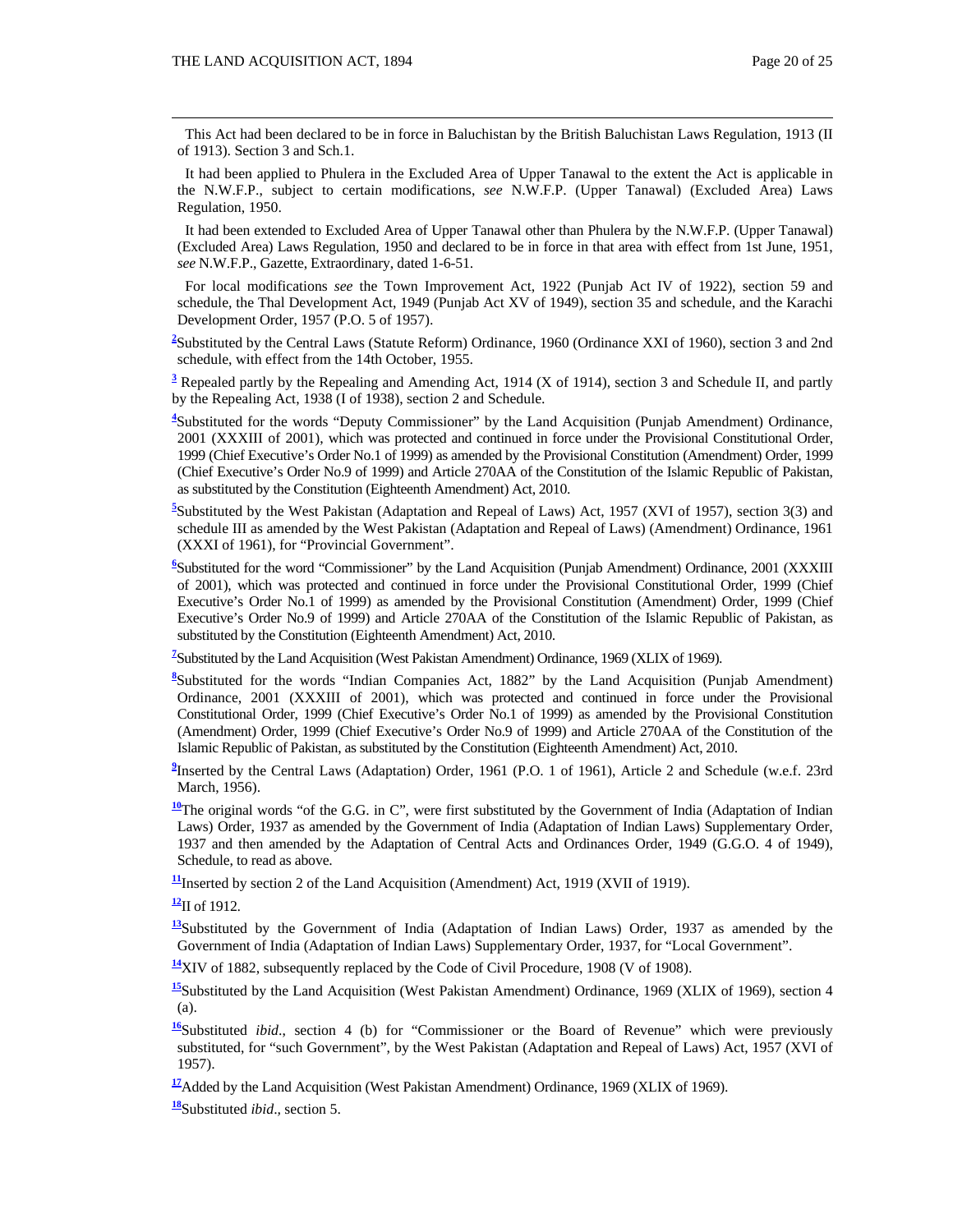**<sup>19</sup>**Substituted for the word "Commissioner" by the Land Acquisition (Punjab Amendment) Ordinance, 2001 (XXXIII of 2001), which was protected and continued in force under the Provisional Constitutional Order, 1999 (Chief Executive's Order No.1 of 1999) as amended by the Provisional Constitution (Amendment) Order, 1999 (Chief Executive's Order No.9 of 1999) and Article 270AA of the Constitution of the Islamic Republic of Pakistan, as substituted by the Constitution (Eighteenth Amendment) Act, 2010.

**<sup>20</sup>**Sub-heading and Section 5-A were inserted by the Land Acquisition (Amendment) Act, 1923 (XXXVIII of 1923). Section 5-A was, however, substituted later by the Land Acquisition (West Pakistan Amendment) Ordinance, 1969 (XLIX of 1969), section 6.

**<sup>21</sup>**Substituted for the word "Commissioner" by the Land Acquisition (Punjab Amendment) Ordinance, 2001 (XXXIII of 2001), which was protected and continued in force under the Provisional Constitutional Order, 1999 (Chief Executive's Order No.1 of 1999) as amended by the Provisional Constitution (Amendment) Order, 1999 (Chief Executive's Order No.9 of 1999) and Article 270AA of the Constitution of the Islamic Republic of Pakistan, as substituted by the Constitution (Eighteenth Amendment) Act, 2010.

**<sup>22</sup>***Ibid*.

**<sup>23</sup>***Ibid*.

**<sup>24</sup>**Substituted by the Land Acquisition (Amendment) Act, 1923 (XXXVIII of 1923), section 4, for "whenever it appears to the Local Government".

<sup>25</sup>Substituted for the word "Commissioner" by the Land Acquisition (Punjab Amendment) Ordinance, 2001 (XXXIII of 2001), which was protected and continued in force under the Provisional Constitutional Order, 1999 (Chief Executive's Order No.1 of 1999) as amended by the Provisional Constitution (Amendment) Order, 1999 (Chief Executive's Order No.9 of 1999) and Article 270AA of the Constitution of the Islamic Republic of Pakistan, as substituted by the Constitution (Eighteenth Amendment) Act, 2010.

**<sup>26</sup>***Ibid*.

**<sup>27</sup>**Substituted for the word "its" by the West Pakistan (Adaptation and Repeal of Laws) Act, 1957 (XVI of 1957).

**<sup>28</sup>**Substituted for the word "Commissioner" by the Land Acquisition (Punjab Amendment) Ordinance, 2001 (XXXIII of 2001), which was protected and continued in force under the Provisional Constitutional Order, 1999 (Chief Executive's Order No.1 of 1999) as amended by the Provisional Constitution (Amendment) Order, 1999 (Chief Executive's Order No.9 of 1999) and Article 270AA of the Constitution of the Islamic Republic of Pakistan, as substituted by the Constitution (Eighteenth Amendment) Act, 2010.

**<sup>29</sup>**Added by the Land Acquisition (West Pakistan Amendment) Ordinance, 1969 (XLIX of 1969), section 7.

**<sup>30</sup>**Substituted for the word "Commissioner" by the Land Acquisition (Punjab Amendment) Ordinance, 2001 (XXXIII of 2001), which was protected and continued in force under the Provisional Constitutional Order, 1999 (Chief Executive's Order No.1 of 1999) as amended by the Provisional Constitution (Amendment) Order, 1999 (Chief Executive's Order No.9 of 1999) and Article 270AA of the Constitution of the Islamic Republic of Pakistan, as substituted by the Constitution (Eighteenth Amendment) Act, 2010.

**<sup>31</sup>***Ibid*.

**<sup>32</sup>**XIV of 1866, subsequently replaced by the Post Office Act, 1898 (VII of 1898).

**<sup>33</sup>**Added by the Land Acquisition (West Pakistan Amendment) Ordinance, 1969 (XLIX of 1969), section 8.

**<sup>34</sup>**XLV of 1860.

**<sup>35</sup>**Inserted by the Land Acquisition (West Pakistan Amendment) Ordinance, 1969 (XLIX of 1969), section 9.

**<sup>36</sup>**Inserted by the Land Acquisition (Amendment) Act, 1923 (XXXVIII of 1923)

**<sup>37</sup>**Inserted by the Land Acquisition (West Pakistan Amendment) Ordinance, 1969 (XLIX of 1969), section 10.

**<sup>38</sup>**Now the Code of Civil Procedure, 1908 (V of 1908).

**<sup>39</sup>**Inserted by the Land Acquisition (West Pakistan Amendment) Ordinance, 1969 (XLIX of 1969), section 11.

**<sup>40</sup>**Substituted by the Government of India (Adaptation of Indian Laws) Order, 1937 as amended by the Government of India (Adaptation of Indian Laws) Supplementary Order, 1937, for "vest absolutely in the Government".

**<sup>41</sup>**Substituted by the Central Laws (Adaptation) Order, 1961 (P.O. 1 of 1961), for "Crown", w.e.f. 23rd March, 1956.

**<sup>42</sup>**Substituted by the Land Acquisition (West Pakistan Amendment) Ordinance, 1969 (XLIX of 1969), section 12.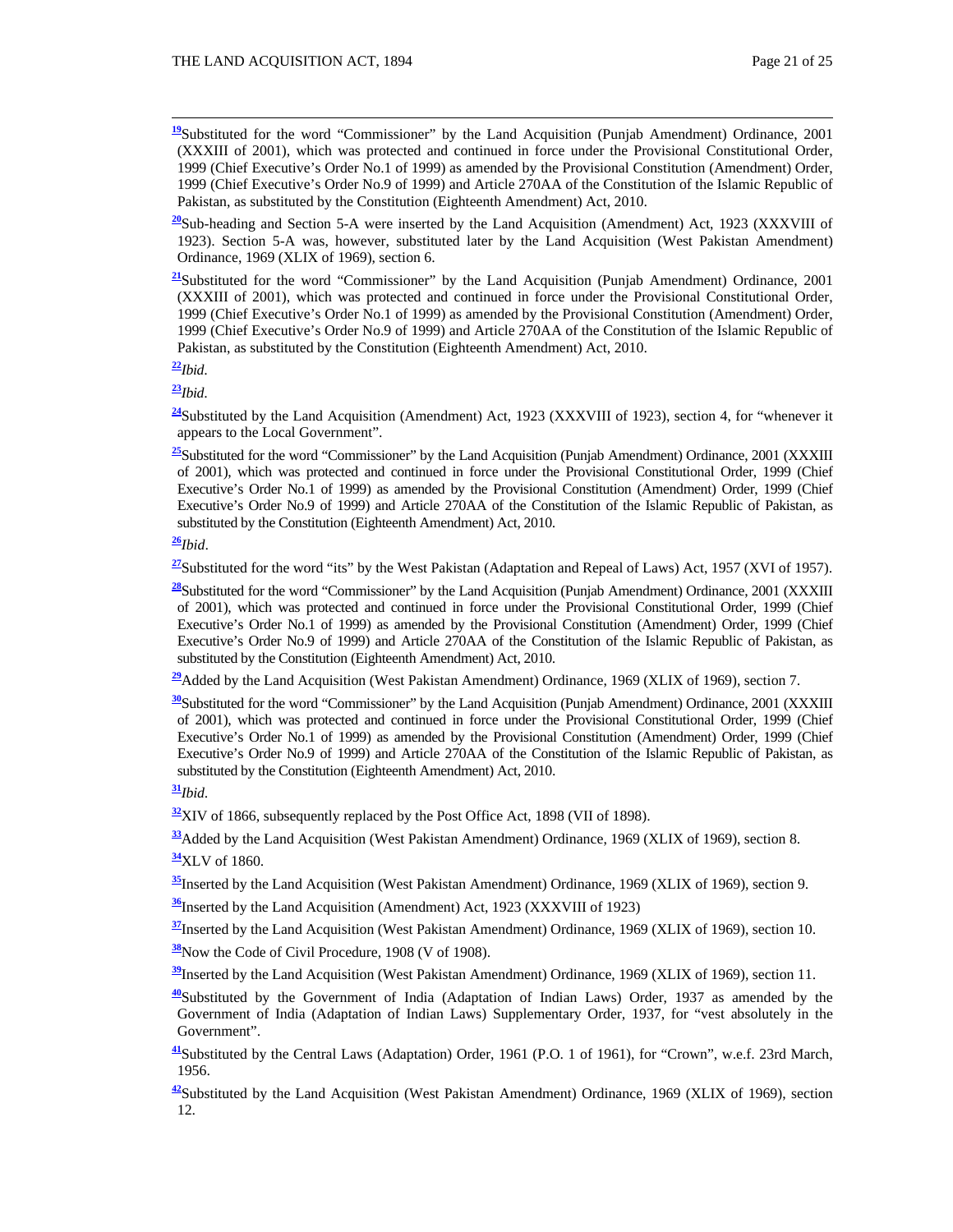**<sup>43</sup>**Substituted for the word "Commissioner" by the Land Acquisition (Punjab Amendment) Ordinance, 2001 (XXXIII of 2001), which was protected and continued in force under the Provisional Constitutional Order, 1999 (Chief Executive's Order No.1 of 1999) as amended by the Provisional Constitution (Amendment) Order, 1999 (Chief Executive's Order No.9 of 1999) and Article 270AA of the Constitution of the Islamic Republic of Pakistan, as substituted by the Constitution (Eighteenth Amendment) Act, 2010.

**<sup>44</sup>***Ibid.*

**<sup>45</sup>***Ibid*.

**<sup>46</sup>***Ibid*.

**<sup>47</sup>**Substituted for the word "Commissioner" by the Land Acquisition (Punjab Amendment) Ordinance, 2001 (XXXIII of 2001), which was protected and continued in force under the Provisional Constitutional Order, 1999 (Chief Executive's Order No.1 of 1999) as amended by the Provisional Constitution (Amendment) Order, 1999 (Chief Executive's Order No.9 of 1999) and Article 270AA of the Constitution of the Islamic Republic of Pakistan, as substituted by the Constitution (Eighteenth Amendment) Act, 2010.

**<sup>48</sup>***Ibid*.

**<sup>49</sup>**Added by the Land Acquisition (West Pakistan Amendment) Ordinance, 1969 (XLIX of 1969).

#### **<sup>50</sup>***Ibid*.

**<sup>51</sup>**Inserted by the Land Acquisition (West Pakistan Amendment) Ordinance, 1969 (XLIX of 1969)*,* section 15.

 $\frac{52}{2}$ Substituted, by the Land Acquisition (Amendment) Act, 1923 (XXXVIII of 1923), section 7, for "declaration relating thereto under section 6".

**<sup>53</sup>**Added by the Land Acquisition (West Pakistan Amendment) Ordinance, 1969 (XLIX of 1969).

**<sup>54</sup>**Substituted by the Land Acquisition (West Pakistan Amendment) Ordinance, 1969 (XLIX of 1969).

**<sup>55</sup>**Substituted by the Land Acquisition (Amendment) Act, 1923 ( XXXVIII of 1923), section 8., for "declaration under section 6".

**<sup>56</sup>**The words, "or be less than the amount awarded by the Collector under section 11" omitted by the Land Acquisition (West Pakistan Amendment) Ordinance, 1969 (XLIX of 1969), section 17.

**<sup>57</sup>**Section 26 was re-numbered as sub-section (1) of that section by section 2 of the Land Acquisition (Amendment) Act, 1921 (19 of 1921).

**<sup>58</sup>**Added *ibid.*

**<sup>59</sup>**V of 1908.

**<sup>60</sup>**Substituted by the Land Acquisition (West Pakistan Amendment) Act, 1969 (III of 1969), section 2 (a), for "interest on excess at the rate of six per centum".

**<sup>61</sup>**Added *ibid*.

**<sup>62</sup>**Substituted by the Land Acquisition (West Pakistan Amendment) Ordinance, 1969 (XLIX of 1969).

**<sup>63</sup>**Substituted for the word "Commissioner" by the Land Acquisition (Punjab Amendment) Ordinance, 2001 (XXXIII of 2001), which was protected and continued in force under the Provisional Constitutional Order, 1999 (Chief Executive's Order No.1 of 1999) as amended by the Provisional Constitution (Amendment) Order, 1999 (Chief Executive's Order No.9 of 1999) and Article 270AA of the Constitution of the Islamic Republic of Pakistan, as substituted by the Constitution (Eighteenth Amendment) Act, 2010.

**<sup>64</sup>**Substituted by the Land Acquisition (West Pakistan Amendment) Act, 1969 (III of 1969), section 2 (d) for "interest thereon at the rate of six per centum".

**<sup>65</sup>**The full stop at the end of section 34 replaced by the colon *ibid.,* section 2 (d).

**<sup>66</sup>**Added *ibid.*

**<sup>67</sup>**Substituted for the word "Commissioner" by the Land Acquisition (Punjab Amendment) Ordinance, 2001 (XXXIII of 2001), which was protected and continued in force under the Provisional Constitutional Order, 1999 (Chief Executive's Order No.1 of 1999) as amended by the Provisional Constitution (Amendment) Order, 1999 (Chief Executive's Order No.9 of 1999) and Article 270AA of the Constitution of the Islamic Republic of Pakistan, as substituted by the Constitution (Eighteenth Amendment) Act, 2010.

#### **<sup>68</sup>***Ibid*.

**<sup>69</sup>**Substituted by the Land Acquisition (West Pakistan Amendment) Ordinance, 1969 (XLIX of 1969), section 19 (a).

**<sup>70</sup>**Inserted *ibid*, section 19(b).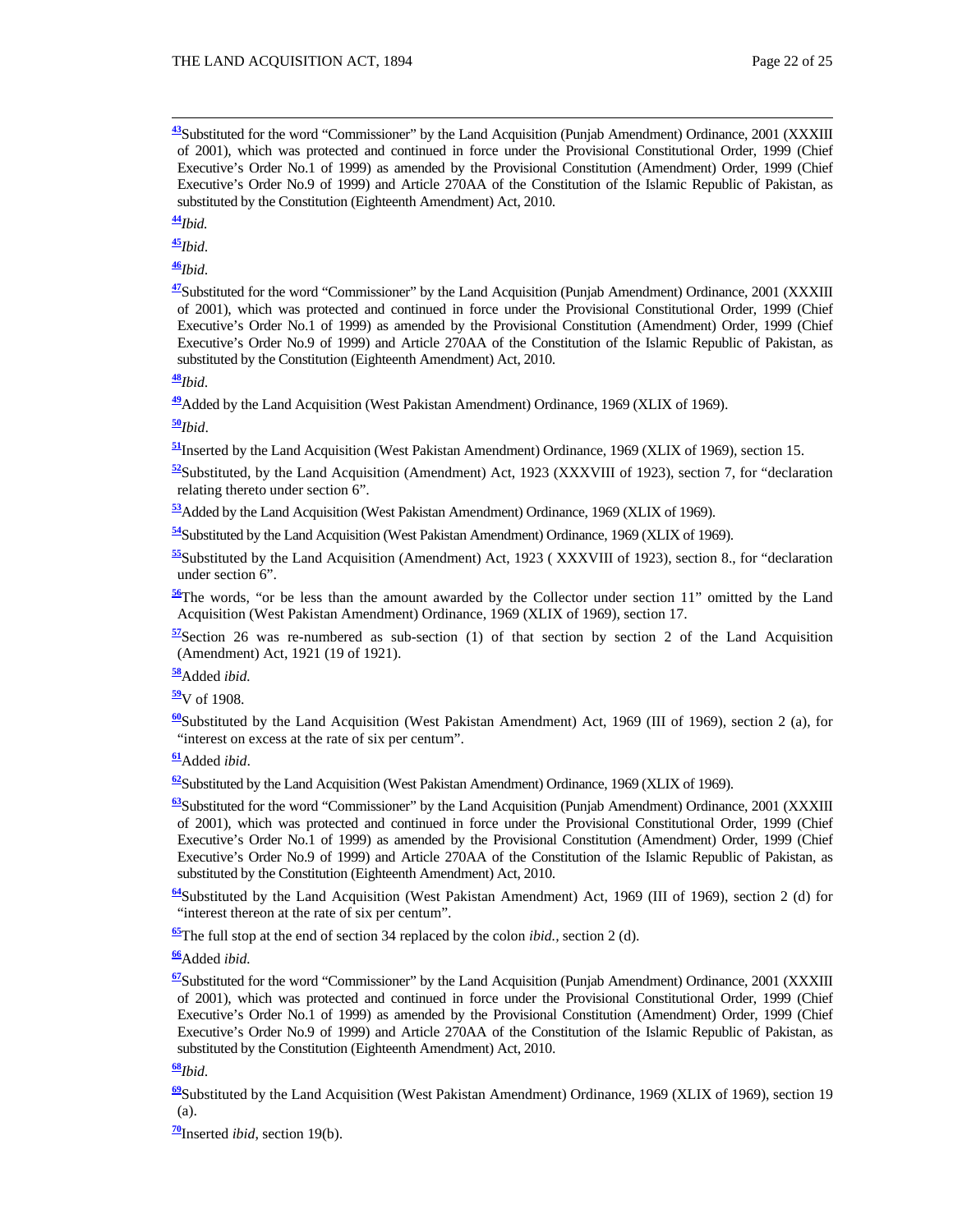**<sup>71</sup>**Sub-section (3) was re-numbered as sub-section (4) *ibid*.

**<sup>72</sup>**Substituted for the word "Commissioner" by the Land Acquisition (Punjab Amendment) Ordinance, 2001 (XXXIII of 2001), which was protected and continued in force under the Provisional Constitutional Order, 1999 (Chief Executive's Order No.1 of 1999) as amended by the Provisional Constitution (Amendment) Order, 1999 (Chief Executive's Order No.9 of 1999) and Article 270AA of the Constitution of the Islamic Republic of Pakistan, as substituted by the Constitution (Eighteenth Amendment) Act, 2010. [

**<sup>73</sup>**Substituted by the Land Acquisition (West Pakistan Amendment) Ordinance, 1969 (XLIX of 1969).

**<sup>74</sup>**Substituted for the word "Commissioner" by the Land Acquisition (Punjab Amendment) Ordinance, 2001 (XXXIII of 2001), which was protected and continued in force under the Provisional Constitutional Order, 1999 (Chief Executive's Order No.1 of 1999) as amended by the Provisional Constitution (Amendment) Order, 1999 (Chief Executive's Order No.9 of 1999) and Article 270AA of the Constitution of the Islamic Republic of Pakistan, as substituted by the Constitution (Eighteenth Amendment) Act, 2010.

**<sup>75</sup>**Substituted by the Land Acquisition (West Pakistan Amendment) Ordinance, 1969 (XLIX of 1969), for "Section 5".

**<sup>76</sup>**Inserted by the Land Acquisition (Amendment) Act, 1933 (XVI of 1933).

**<sup>77</sup>**Substituted for the word "Commissioner" by the Land Acquisition (Punjab Amendment) Ordinance, 2001 (XXXIII of 2001), which was protected and continued in force under the Provisional Constitutional Order, 1999 (Chief Executive's Order No.1 of 1999) as amended by the Provisional Constitution (Amendment) Order, 1999 (Chief Executive's Order No.9 of 1999) and Article 270AA of the Constitution of the Islamic Republic of Pakistan, as substituted by the Constitution (Eighteenth Amendment) Act, 2010.

**<sup>78</sup>***Ibid*.

**<sup>79</sup>***Ibid*.

**<sup>80</sup>**Inserted by the Land Acquisition (Amendment) Act, 1923 (XXXVIII of 1923).

**<sup>81</sup>**Substituted by the Land Acquisition (Amendment) Act, 1933 (XVI of 1933), section 3, for the original Clauses (a) and (b).

**<sup>82</sup>**Inserted by the Land Acquisition (West Pakistan Amendment) Ordinance, 1965 (I of 1965).

**<sup>83</sup>**Substituted by the Land Acquisition (West Pakistan Amendment) Ordinance, 1969 (XLIX of 1969), for the full-stop.

**<sup>84</sup>**Added *ibid*.

**<sup>85</sup>**Substituted for the word "Commissioner" by the Land Acquisition (Punjab Amendment) Ordinance, 2001 (XXXIII of 2001), which was protected and continued in force under the Provisional Constitutional Order, 1999 (Chief Executive's Order No.1 of 1999) as amended by the Provisional Constitution (Amendment) Order, 1999 (Chief Executive's Order No.9 of 1999) and Article 270AA of the Constitution of the Islamic Republic of Pakistan, as substituted by the Constitution (Eighteenth Amendment) Act, 2010.

**<sup>86</sup>**XIV of 1882, subsequently replaced by the Code of Civil Procedure, 1908.

**<sup>87</sup>**The words, "such officer shall report to the Local Government the result of enquiry and", repealed by the Land Acquisition (Amendment) Act, 1923 (XXXVIII of 1923), section 10.

**<sup>88</sup>**Substituted for the word "Commissioner" by the Land Acquisition (Punjab Amendment) Ordinance, 2001 (XXXIII of 2001), which was protected and continued in force under the Provisional Constitutional Order, 1999 (Chief Executive's Order No.1 of 1999) as amended by the Provisional Constitution (Amendment) Order, 1999 (Chief Executive's Order No.9 of 1999) and Article 270AA of the Constitution of the Islamic Republic of Pakistan, as substituted by the Constitution (Eighteenth Amendment) Act, 2010.

**<sup>89</sup>**Inserted by the Land Acquisition (Amendment) Act, 1923 (XXXVIII of 1923).

**<sup>90</sup>**Substituted by Land Acquisition (West Pakistan Amendment) Ordinance, 1969 (XLIX of 1969) section 22 (a) for "the purpose of the proposed acquisition is to obtain land for the erection of dwelling houses for workmen employed by the Company or for the provision of amenities directly connected therewith or that the proposed acquisition is needed for the construction of a work, and that such work is likely to prove useful to the public".

**<sup>91</sup>**Substituted by the West Pakistan (Adaptation and Repeal of Laws) Act, 1957 (XVI of 1957), for "it".

<sup>92</sup>The words "subject to such rules as the G.G. in C. may from time to time prescribe in this behalf", repealed by the Devolution Act 1920 (XXXVIII of 1920), section 2 and Schedule I.

<sup>93</sup>Substituted by the Government of India (Adaptation of Indian Laws) Order, 1937 as amended by the Government of India (Adaptation of Indian Laws) Supplementary Order, 1937, for "with the Secretary of State for India in Council".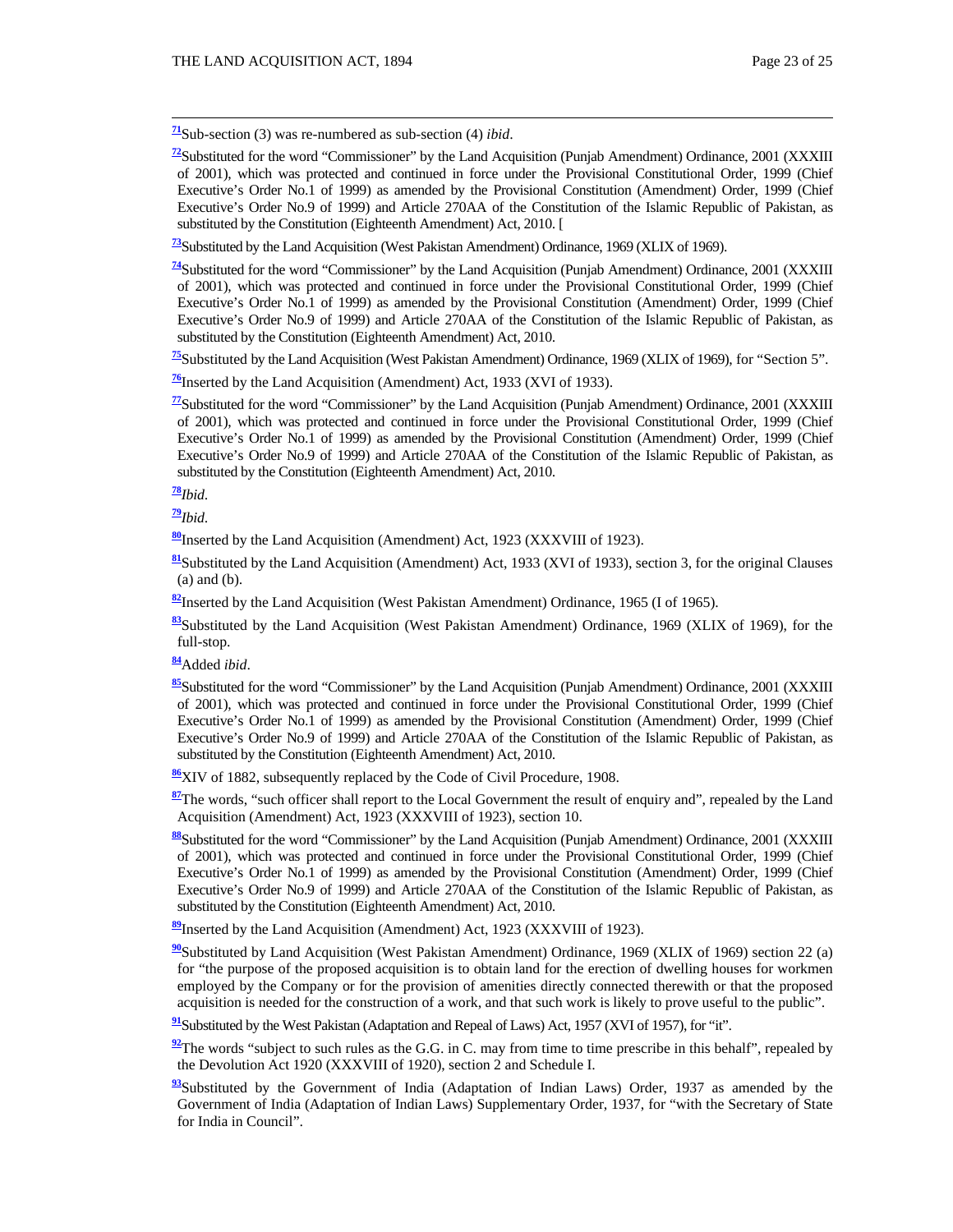**<sup>94</sup>**Substituted by the West Pakistan (Adaptation and Repeal of Laws) Act, 1957 (XVI of 1957), Schedule III, for "Provincial Government" which had been substituted, for "Local Government", by the Government of India (Adaptation of Indian Laws) Order, 1937 as amended by the Government of India (Adaptation of Indian Laws) Supplementary Order, 1937.

<sup>95</sup>Substituted by the Government of India (Adaptation of Indian Laws) Order, 1937 as amended by the Government of India (Adaptation of Indian Laws) Supplementary Order, 1937 for "payment to Government".

**<sup>96</sup>**Substituted for the word "Commissioner" by the Land Acquisition (Punjab Amendment) Ordinance, 2001 (XXXIII of 2001), which was protected and continued in force under the Provisional Constitutional Order, 1999 (Chief Executive's Order No.1 of 1999) as amended by the Provisional Constitution (Amendment) Order, 1999 (Chief Executive's Order No.9 of 1999) and Article 270AA of the Constitution of the Islamic Republic of Pakistan, as substituted by the Constitution (Eighteenth Amendment) Act, 2010.

**<sup>97</sup>**Substituted by the Land Acquisition (Amendment) Act, 1933 (XVI of 1933), section 4, for the original clauses (4) and (5), Clause (5) was, later, substituted by the Land Acquisition (West Pakistan Amendment) Ordinance, 1969 (XLIX of 1969).

**<sup>98</sup>**The words "in the Gazette of India And also" repealed by the Government of India (Adaptation of Indian Laws) Order, 1937 as amended by the Government of India (Adaptation of Indian Laws) Supplementary Order, 1937.

**<sup>99</sup>**Substituted, *ibid.,* for "local official Gazette".

**<sup>100</sup>**Substituted by the Land Acquisition (West Pakistan Amendment) Ordinance, 1969 (XLIX of 1969), section 23, for "and shall thereupon (so far as regards the terms on which the public shall be entitled to use the work) have the same effect as if it had formed part of this Act".

**<sup>101</sup>**X of 1870, repealed by this Act.

**<sup>102</sup>**Substituted by the Government of India (Adaptation of Indian Laws) Order, 1937 as amended by the Government of India (Adaptation of Indian Laws) Supplementary Order, 1937, for "under any agreement between such company and the Secretary of State for India in Council, the govt. is, or was, bound to provide land".

**<sup>103</sup>**Substituted by the Adaptation of Central Acts and Ordinances Order, 1949 (G.G.4 of 1949), Schedule, for "or any Government in British India".

**<sup>104</sup>**Substituted by the Punjab Laws (Adaptation) Order, 1974 (Pb. A.O. 1 of 1974).

**<sup>105</sup>**Inserted by the Land Acquisition (West Pakistan Amendment) Ordinance, 1969 (XLIX of 1969).

**<sup>106</sup>**XIV of 1866, subsequently replaced by the Post Office Act, 1898 (VI of 1898).

**<sup>107</sup>**The words and brackets, "or (within the towns of Calcutta, Madras and Bombay) to the Commissioner of Police", omitted by the Adaptation of Central Acts and Ordinances Order, 1949 (G.G.4 of 1949).

**<sup>108</sup>**The words and brackets, "as Commissioner (as the case may be)", omitted *ibid.*

**<sup>109</sup>**Substituted for the word "Commissioner" by the Land Acquisition (Punjab Amendment) Ordinance, 2001 (XXXIII of 2001), which was protected and continued in force under the Provisional Constitutional Order, 1999 (Chief Executive's Order No.1 of 1999) as amended by the Provisional Constitution (Amendment) Order, 1999 (Chief Executive's Order No.9 of 1999) and Article 270AA of the Constitution of the Islamic Republic of Pakistan, as substituted by the Constitution (Eighteenth Amendment) Act, 2010. [

**<sup>110</sup>***Ibid*.

**<sup>111</sup>**Substituted for the word "Commissioner" by the Land Acquisition (Punjab Amendment) Ordinance, 2001 (XXXIII of 2001), which was protected and continued in force under the Provisional Constitutional Order, 1999 (Chief Executive's Order No.1 of 1999) as amended by the Provisional Constitution (Amendment) Order, 1999 (Chief Executive's Order No.9 of 1999) and Article 270AA of the Constitution of the Islamic Republic of Pakistan, as substituted by the Constitution (Eighteenth Amendment) Act, 2010.

**<sup>112</sup>**Substituted by the West Pakistan (Adaptation and Repeal of Laws) Act, 1957 (XVI of 1957), for "it".

**<sup>113</sup>**Substituted for the word "Commissioner" by the Land Acquisition (Punjab Amendment) Ordinance, 2001 (XXXIII of 2001), which was protected and continued in force under the Provisional Constitutional Order, 1999 (Chief Executive's Order No.1 of 1999) as amended by the Provisional Constitution (Amendment) Order, 1999 (Chief Executive's Order No.9 of 1999) and Article 270AA of the Constitution of the Islamic Republic of Pakistan, as substituted by the Constitution (Eighteenth Amendment) Act, 2010.

**<sup>114</sup>**Inserted by the Land Acquisition (West Pakistan Amendment) Ordinance, 1969 (XLIX of 1969).

**<sup>115</sup>**XIV of 1882, subsequently replaced by the Code of Civil Procedure, 1908.